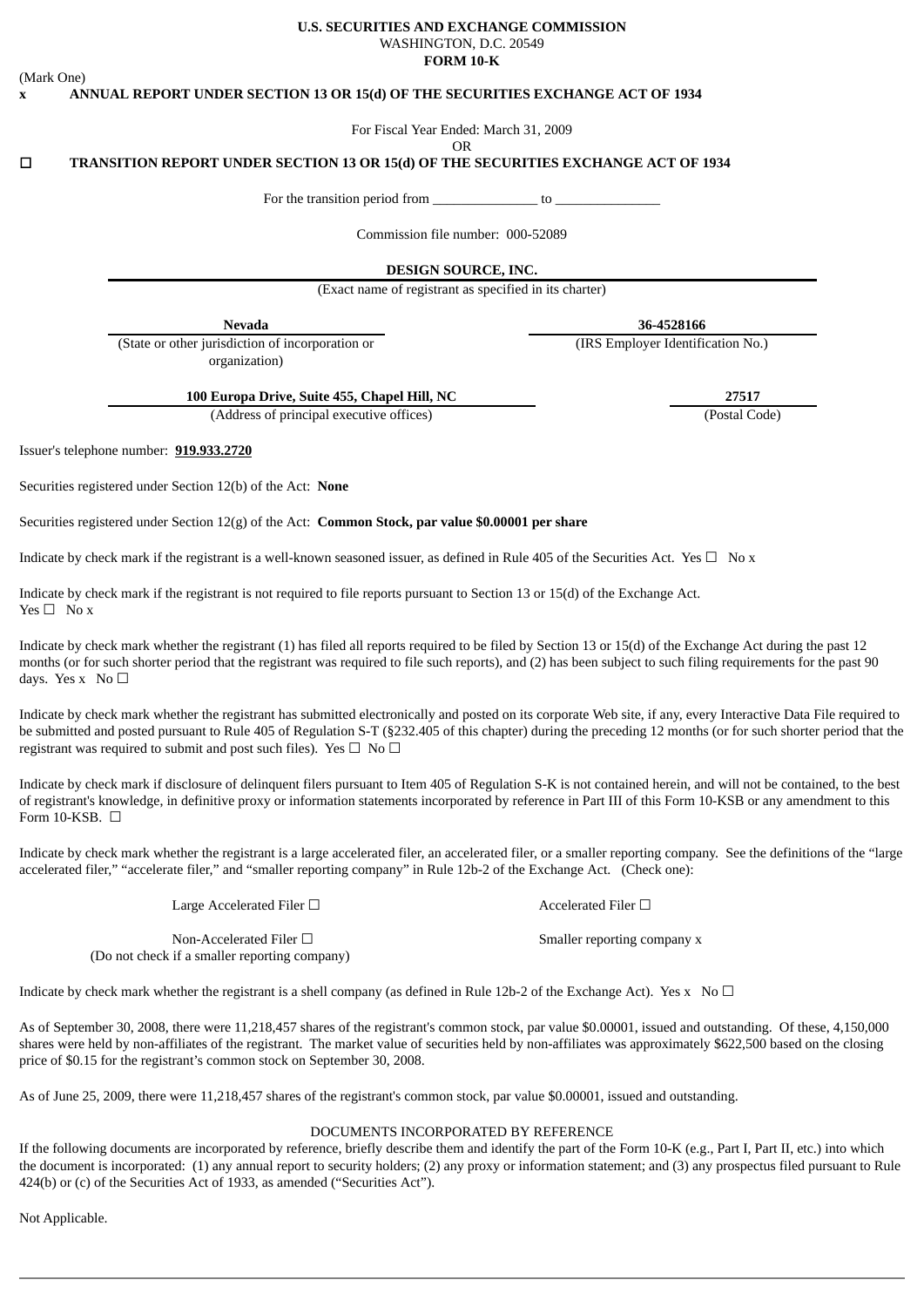|                     | <b>FORWARD-LOOKING STATEMENTS</b>                                             | 3                |
|---------------------|-------------------------------------------------------------------------------|------------------|
| PART I              |                                                                               | $\overline{4}$   |
|                     |                                                                               |                  |
| ITEM 1.             | <b>BUSINESS</b>                                                               | $\overline{4}$   |
| ITEM 1A.            | <b>RISK FACTORS</b>                                                           | 4                |
| <b>ITEM 1B.</b>     | <b>UNRESOLVED STAFF COMMENTS</b>                                              | 5                |
| ITEM 2.             | <b>PROPERTIES</b>                                                             | $\mathsf S$      |
| ITEM <sub>3</sub> . | <b>LEGAL PROCEEDINGS</b>                                                      | 5                |
| ITEM 4.             | SUBMISSION OF MATTERS TO A VOTE OF SECURITY HOLDERS                           | $\overline{5}$   |
| PART II             |                                                                               | 5                |
|                     |                                                                               |                  |
| ITEM 5.             | MARKET FOR REGISTRANT'S COMMON EQUITY, RELATED STOCKHOLDER MATTERS AND ISSUER |                  |
| ITEM <sub>6</sub> . | PURCHASES OF EQUITY SECURITIES<br><b>SELECTED FINANCIAL DATA</b>              | 5<br>6           |
| ITEM 7.             | MANAGEMENT'S DISCUSSION AND ANALYSIS OF FINANCIAL CONDITION AND RESULTS OF    |                  |
|                     | <b>OPERATIONS</b>                                                             | 6                |
| <b>ITEM 7A</b>      | QUANTITATIVE AND QUALITATIVE DISCLOSURES ABOUT MARKET RISK                    | 8                |
| ITEM 8.             | FINANCIAL STATEMENTS AND SUPPLEMENTARY DATA                                   | 8                |
| ITEM 9.             | CHANGES IN AND DISAGREEMENTS WITH ACCOUNTANTS ON ACCOUNTING AND FINANCIAL     |                  |
|                     | <b>DISCLOSURE</b>                                                             | $\boldsymbol{8}$ |
| ITEM 9A.[T]         | <b>CONTROLS AND PROCEDURES</b>                                                | 8                |
| ITEM 9B.            | <b>OTHER INFORMATION</b>                                                      | 9                |
| PART III            |                                                                               | 9                |
|                     |                                                                               |                  |
| ITEM 10.            | DIRECTORS, EXECUTIVE OFFICERS, AND CORPORATE GOVERNANCE                       | 9                |
| ITEM 11.            | <b>EXECUTIVE COMPENSATION</b>                                                 | 12               |
| <b>ITEM 12.</b>     | SECURITY OWNERSHIP OF CERTAIN BENEFICIAL OWNERS AND MANAGEMENT AND RELATED    |                  |
|                     | <b>STOCKHOLDER MATTERS</b>                                                    | 12               |
| ITEM 13.            | CERTAIN RELATIONSHIPS AND RELATED TRANSACTIONS, AND DIRECTOR INDEPENDENCE     | 13               |
| <b>ITEM 14.</b>     | PRINCIPAL ACCOUNTANT FEES AND SERVICES                                        | 14               |
| PART IV             |                                                                               | 15               |
|                     |                                                                               |                  |
| ITEM 15.            | EXHIBITS AND FINANCIAL STATEMENT SCHEDULES                                    | 15               |
|                     |                                                                               |                  |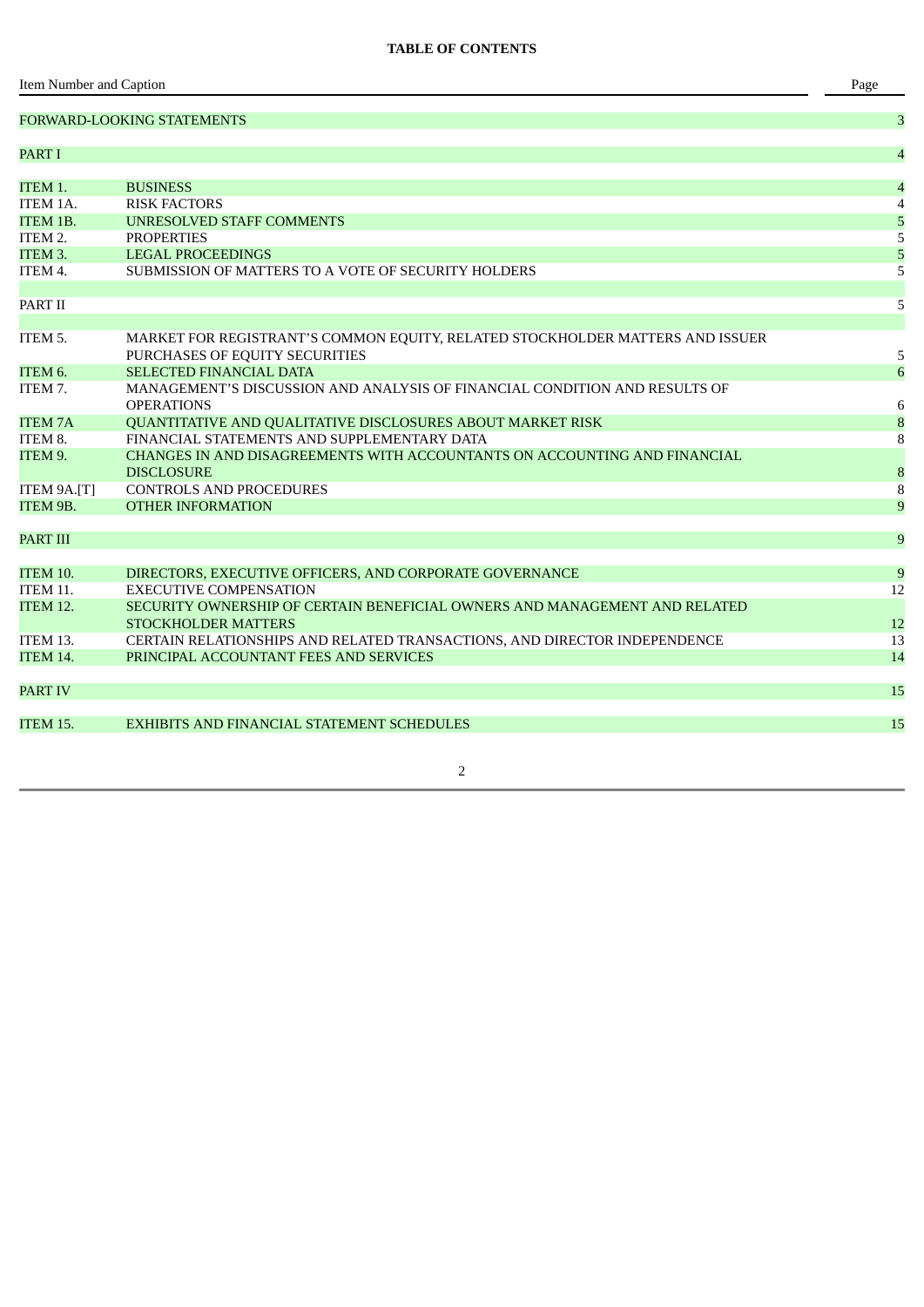## **FORWARD-LOOKING STATEMENTS**

Except for historical information, this report contains forward-looking statements within the meaning of Section 27A of the Securities Act of 1933 and Section 21E of the Securities Exchange Act of 1934. Such forward-looking statements involve risks and uncertainties, including, among other things, statements regarding our business strategy, future revenues and anticipated costs and expenses. Such forward-looking statements include, among others, those statements including the words "expects," "anticipates," "intends," "believes" and similar language. Our actual results may differ significantly from those projected in the forward-looking statements. You should carefully review the risks described in this Annual Report and in other documents we file from time to time with the Securities and Exchange Commission. You are cautioned not to place undue reliance on the forward-looking statements, which speak only as of the date of this report. We undertake no obligation to publicly release any revisions to the forward-looking statements or reflect events or circumstances after the date of this document.

Although we believe that the expectations reflected in these forward-looking statements are based on reasonable assumptions, there are a number of risks and uncertainties that could cause actual results to differ materially from such forward-looking statements.

Factors that might cause or contribute to such differences include, but are not limited to, those discussed in the sections "Business" and "Management's Discussion and Analysis of Financial Condition and Results of Operations."

All references in this Form 10-K to the "Company," "Design Source," "we," "us" or "our" are to Design Source, Inc.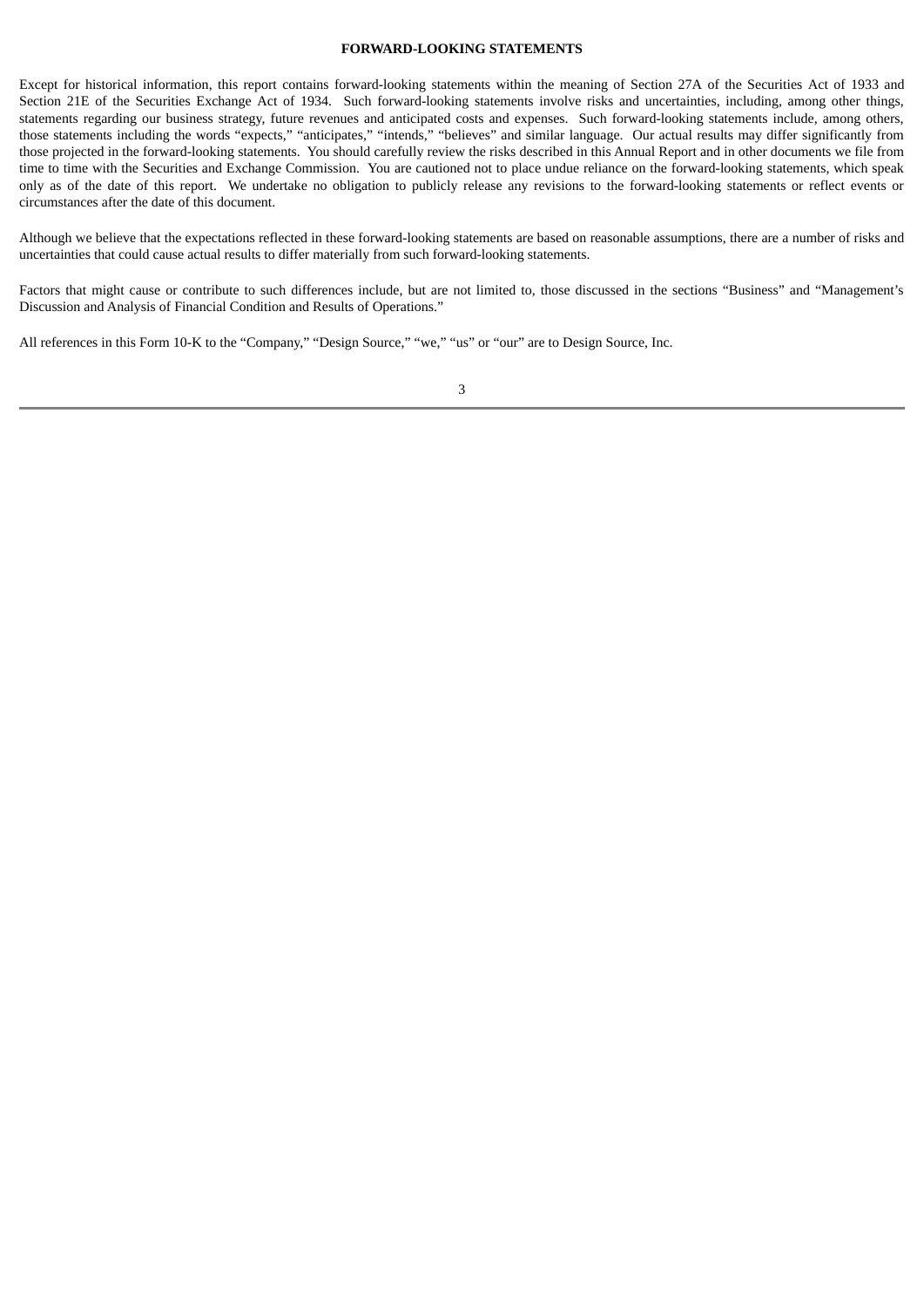#### **ITEM 1. BUSINESS**

#### **General**

We were incorporated on April 2, 2003, to offer a comprehensive supply of, market and distribute commercial upholstery, drapery, bedspread, panel, and wall covering fabrics to the interior designer industry and individual retail customers on our proprietary Internet website.

We subsequently determined that we could not continue with our intended business operations because of a lack of financial results and resources. Although we may return to our intended business operations at a later date, we have redirected our focus towards identifying and pursuing options regarding the development of a new business plan and direction. We intend to explore various business opportunities that have the potential to generate positive revenue, profits and cash flow in order to financially accommodate the costs of being a publicly held company. However, we cannot assure you that there will be any other business opportunities available, or of the nature of any business opportunity that we may find, or of the financial resources required of any possible business opportunity.

We have minimal operating costs and expenses at the present time due to our limited business activities. We have no employees other than our two executive officers. We may need to raise additional capital over the next twelve months to meet our current administrative expenses, and we may do so in connection with or in anticipation of possible acquisition transactions. This financing may take the form of sales of our equity securities or loans from our directors. There is no assurance that additional financing will be available, if required, or on terms favorable to us.

We are not currently engaging in any product research and development and have no plans to do so in the foreseeable future. We have no present plans to purchase or sell any plant or significant equipment. We also have no present plans to add employees although we may do so in the future if we engage in any merger or acquisition transactions

#### **May 2009 Loan**

On May 8, 2009 we received an \$80,000 loan from one person and in connection therewith issued an 8.25% \$80,000 convertible promissory note dated May 8, 2009. Subject to prior conversion, interest and principal are due on the note on November 8, 2010. The terms of conversion have not been determined but will be mutually determined by us and the holder.

## **Reports to Security Holders**

We file annual, quarterly, and current reports and other information with the Securities and Exchange Commission. You may read and copy any reports, statements or other information that we file with the Commission at the Commission's public reference room at 100 F Street, N.E., Washington, D.C. 20549. Please call the Commission at (202) 551-8090 for further information on the public reference room. These Commission filings are also available to the public from commercial document retrieval services and at the Internet site maintained by the Commission at http://www.sec.gov.

#### **ITEM 1A. RISK FACTORS**

Not Applicable.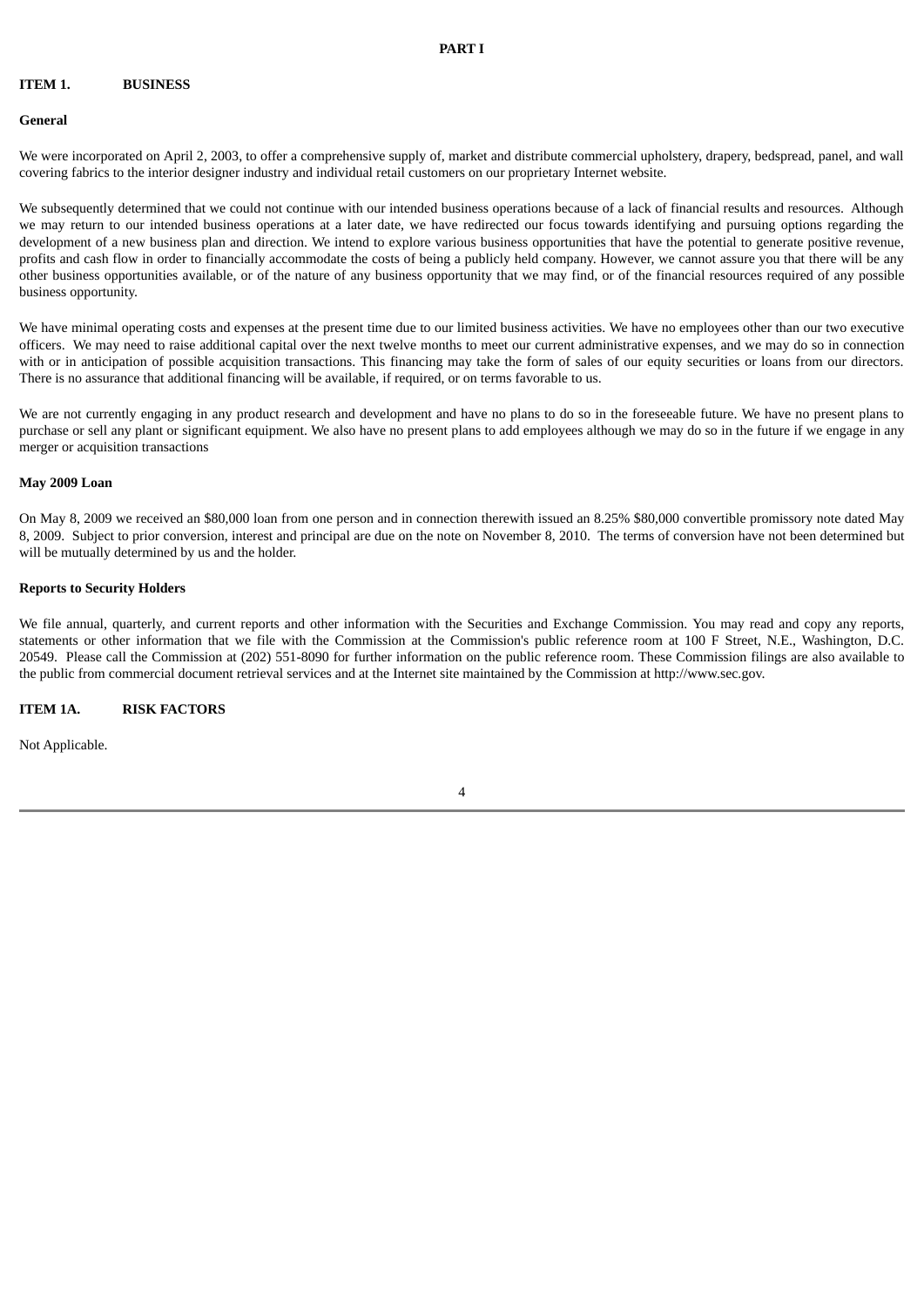#### **ITEM 1B. UNRESOLVED STAFF COMMENTS**

Not Applicable.

#### **ITEM 2. PROPERTIES**

We do not own any property. We maintain our statutory registered agent's office at 101 Convention Center Drive, Suite 700, Las Vegas, Nevada 89109 and our business office, consisting of approximately 200 square feet of space, is located at 100 Europa Drive, Suite 455, Chapel Hill, North Carolina 27517. The telephone number at our business office is (919) 933-2720. This is the office of our President, Peter Reichard, and the current business office of Tryon Capital Ventures, LLC. This office is provided to us by Mr. Reichard on a rent free basis.

#### **ITEM 3. LEGAL PROCEEDINGS**

#### **Legal Proceedings**

From time to time we may be a defendant and plaintiff in various legal proceedings arising in the normal course of our business. We are currently not a party to any material legal proceedings or government actions, including any bankruptcy, receivership, or similar proceedings. In addition, we are not aware of any known litigation or liabilities involving the operators of our properties that could affect our operations. Furthermore, as of the date of this Annual Report, our management is not aware of any proceedings to which any of our directors, officers, or affiliates, or any associate of any such director, officer, affiliate, or security holder is a party adverse to our company or has a material interest adverse to us.

## **ITEM 4. SUBMISSION OF MATTERS TO A VOTE OF SECURITY HOLDERS**

No matters were submitted to a vote of our shareholders during the quarter ended March 31, 2009.

#### **PART II**

## **ITEM 5. MARKET FOR REGISTRANT'S COMMON EQUITY, RELATED STOCKHOLDER MATTERS AND ISSUER PURCHASES OF EQUITY SECURITIES**

#### **Market Information**

"Bid" and "ask" prices for our common stock have been quoted on the Over-The-Counter Bulletin Board (the "OTCBB") under the symbol "DSGS.OB" since November 17, 2006. Prior to November 17, 2006 our common stock was not quoted.

The following table sets forth, for the fiscal quarters indicated, the high and low closing bid prices per share of our common stock on the OTCBB, reported by the National Association of Securities Dealers Composite Feed or other qualified interdealer quotation medium. Such quotations reflect inter-dealer prices, without retail mark-up, mark-down or commission, and may not represent actual transactions.

| Quarter Ended      | High Bid                 | Low Bid |      |  |
|--------------------|--------------------------|---------|------|--|
|                    |                          |         |      |  |
| March 31, 2009     | \$<br>$0.15$ \$          |         | 0.10 |  |
| December 31, 2008  | \$<br>$0.15$ \$          |         | 0.15 |  |
| September 30, 2008 | \$<br>$0.15$ \$          |         | 0.15 |  |
| June 30, 2008      | \$<br>$0.15 \text{ }$ \$ |         | 0.15 |  |
| March 31, 2008     | \$<br>$0.15$ \$          |         | 0.15 |  |
| December 31, 2007  | \$<br>$0.15 \text{ }$ \$ |         | 0.15 |  |
| September 30, 2007 | \$<br>$0.15 \text{ }$ \$ |         | 0.15 |  |
| June 30, 2007      | \$<br>$0.15 \text{ }$ \$ |         | 0.15 |  |

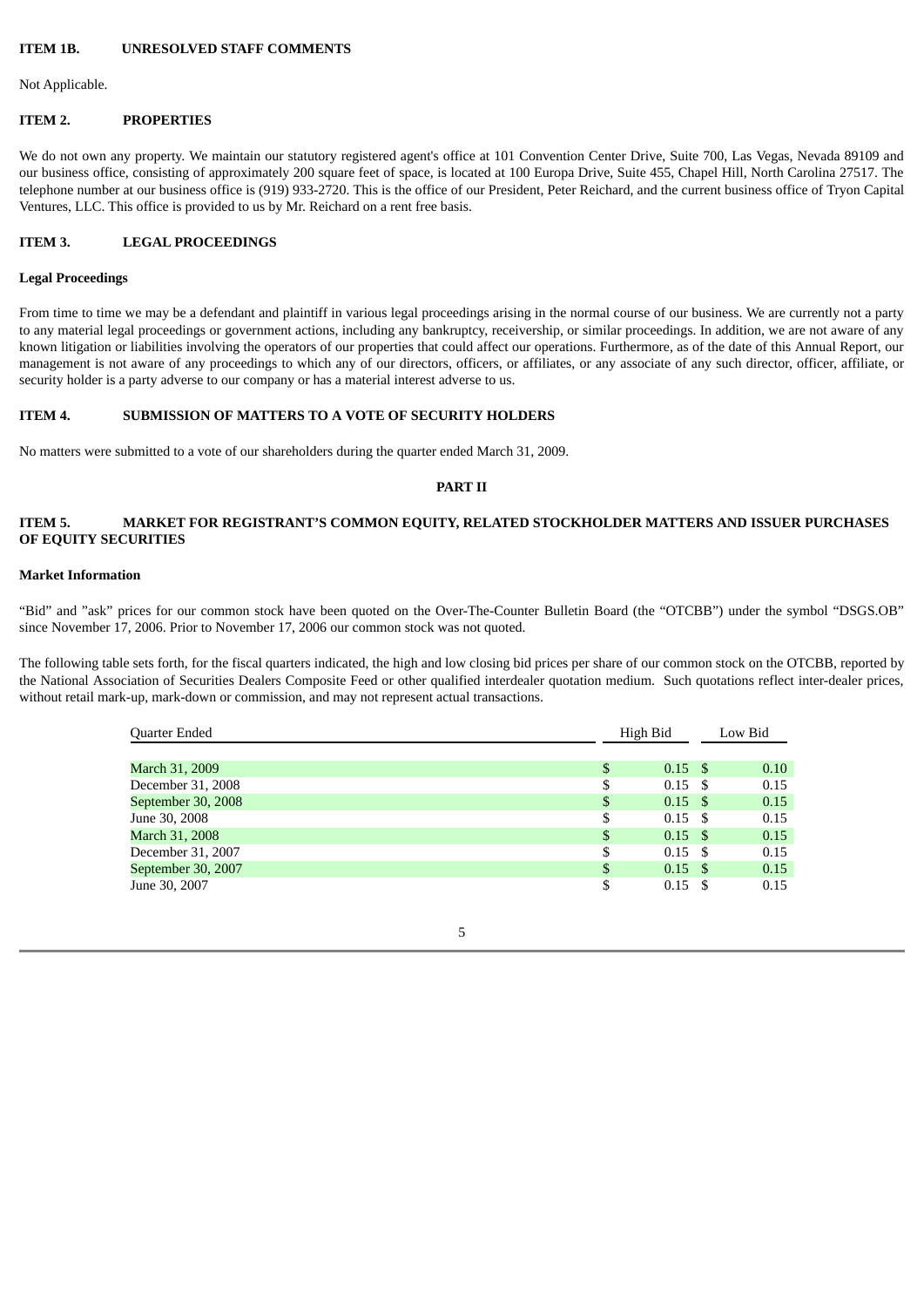As of June 1, 2009, we had 16 shareholders of record of our common stock.

#### **Dividends**

We have never declared any cash dividends with respect to our common stock. Future payment of dividends is within the discretion of our Board of Directors and will depend on our earnings, capital requirements, financial condition and other relevant factors. Although there are no material restrictions limiting, or that are likely to limit, our ability to pay dividends on our common stock, we presently intend to retain future earnings, if any, for use in our business and have no present intention to pay cash dividends on our common stock.

#### **Recent Sales of Unregistered Securities**

We issued no shares of our common stock during the fiscal year ended March 31, 2009.

#### **Purchases of Equity Securities by the Issuer and Affiliated Purchasers**

None

#### **Equity Compensation Plan Information**

We have not adopted any stock option or other equity compensation plans since our inception.

## **ITEM 6. SELECTED FINANCIAL DATA**

Not applicable.

#### **ITEM 7. MANAGEMENT'S DISCUSSION AND ANALYSIS OF FINANCIAL CONDITION AND RESULTS OF OPERATIONS**

The following discussion should be read in conjunction with our audited consolidated financial statements and the accompanying notes included elsewhere in this Annual Report on Form 10-K.

The following discussion contains forward-looking statements that involve risks and uncertainties. Our actual results could differ materially from those anticipated in the forward-looking statements as a result of various factors, including those discussed elsewhere in this annual report.

#### **Results of Operations**

For the period from inception (April 2, 2003) to March 31, 2009, we had no revenues and incurred net operating losses of \$633,533. For the year ended March 31, 2009, we incurred a net operating loss of \$64,507, which consisted of professional fees and general and administrative expenses primarily incurred in connection with the preparation and filing of our ongoing SEC filing requirements.

## **Liquidity and Capital Resources**

Our cash at March 31, 2009, was \$12. In order to satisfy our cash requirements for the next twelve months we will have to raise additional funds. There can be no assurance that we will be able to do so.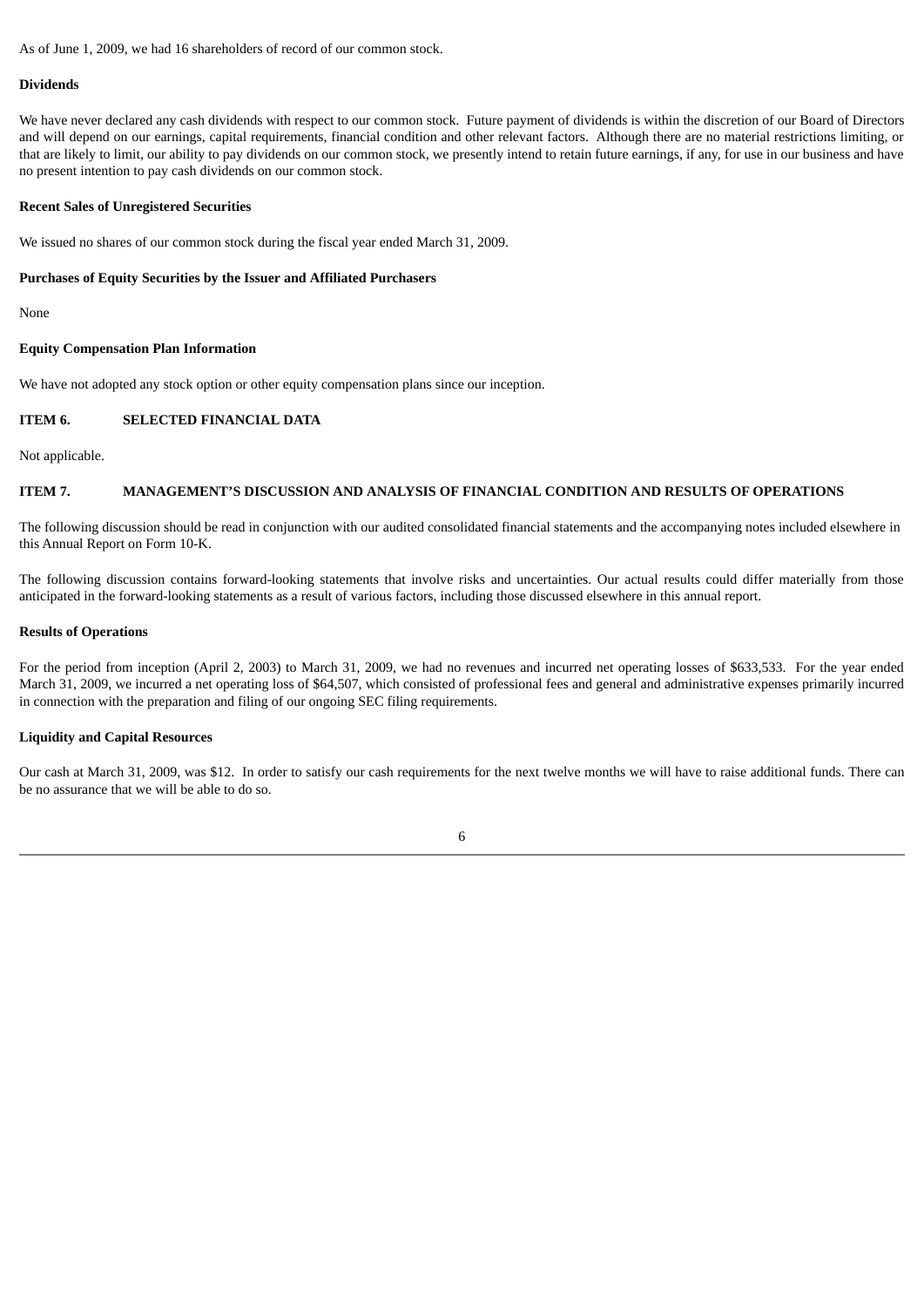Net cash used in operating activities during the year ended March 31, 2009, was \$22,360. Net cash used in operating activities from inception through March 31, 2009 was \$232,488. Net cash provided by financing activities from inception through March 31, 2009 was \$232,500. We had no financing activity during the year ended March 31, 2009. Our independent registered public accounting firm has expressed the opinion that in our current condition, there is substantial doubt about our ability to continue as a going concern. Please refer to Note 2, Summary of Significant Accounting Policies, of the financial statements included in this report.

## **Critical Accounting Policies and Estimates**

#### Cash and Cash Equivalents

For purposes of the statement of cash flows, the Company considers all short-term debt with original maturities of three months or less to be cash equivalents.

#### Fair Value of Financial Instruments

The Company's financial instruments as defined by Statement of Financial Accounting Standards

No. 107, "Disclosures about Fair Value of Financial Instruments," may include cash, and accounts payable. All such instruments are accounted for on a historical cost basis, which, due to the short maturity of these financial instruments, approximates fair value at March 31, 2009 and March 31, 2008.

#### Use of Estimates

The process of preparing financial statements in conformity with accounting principles generally accepted in the United States of America requires the use of estimates and assumptions regarding certain types of assets, liabilities, revenues, and expenses. Such estimates primarily relate to unsettled transactions and events as of the date of the financial statements. Accordingly, upon settlement, actual results may differ from estimated amounts.

#### Provision for Taxes

Income taxes are provided based upon the liability method of accounting pursuant to Statement of Financial Accounting Standards No. 109, "Accounting for Income Taxes" (hereinafter "SFAS No. 109"). Under this approach, deferred income taxes are recorded to reflect the tax consequences in future years of differences between the tax basis of assets and liabilities and their financial reporting amounts at each year-end. A valuation allowance is recorded against the deferred tax asset if management does not believe the Company has met the "more likely than not" standard imposed by SFAS No. 109 to allow recognition of such an asset.

#### Basic and Diluted Earnings (Loss) Per Share

The Company utilizes Statement of Financial Accounting Standards No. 128, "Earnings Per Share". Basic earnings per share is calculated on the weighted effect of all common shares issued and outstanding, and is calculated by dividing net income available to common stockholders by the weighted average shares outstanding during the period. Diluted earnings per share, which is calculated by dividing net income available to common stockholders by the weighted average number of common shares used in the basic earnings per share calculation, plus the number of common shares that would be issued assuming conversion of all potentially dilutive securities outstanding, is not presented separately as it is anti-dilutive.

#### **Off Balance Sheet Arrangements**

None.

#### **Contractual Obligations**

Not applicable.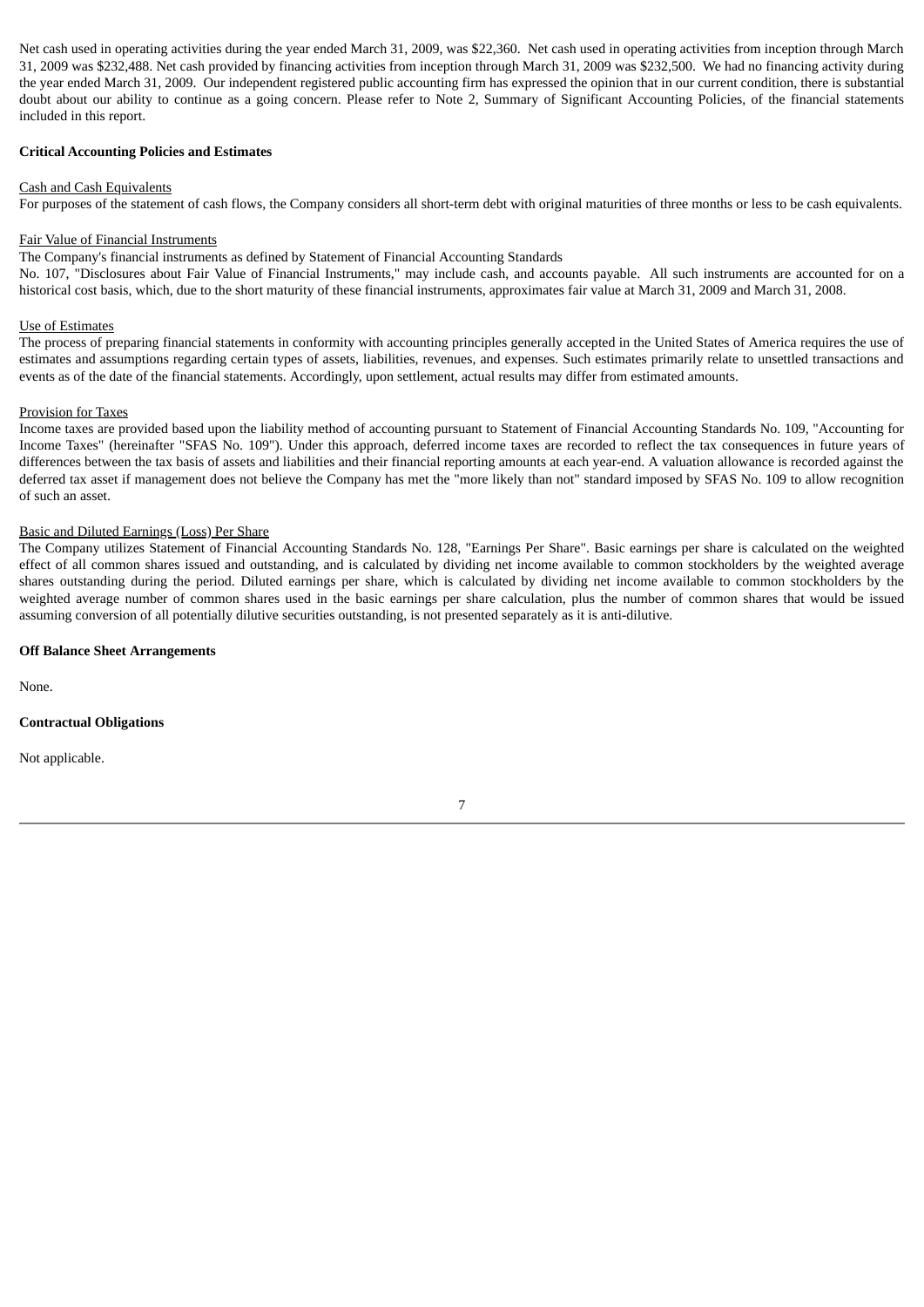## **ITEM 7A QUANTITATIVE AND QUALITATIVE DISCLOSURES ABOUT MARKET RISK**

Not applicable

#### **ITEM 8. FINANCIAL STATEMENTS AND SUPPLEMENTARY DATA**

Our consolidated financial statements are included beginning immediately following the signature page to this report. See Item 15 for a list of the financial statements included herein.

## **ITEM 9. CHANGES IN AND DISAGREEMENTS WITH ACCOUNTANTS ON ACCOUNTING AND FINANCIAL DISCLOSURE**

Not applicable.

## **ITEM 9A.[T] CONTROLS AND PROCEDURES**

#### **Evaluation of Our Disclosure Controls**

We maintain disclosure controls and procedures that are designed to ensure that material information required to be disclosed in our periodic reports filed under the Securities Exchange Act of 1934, as amended, or 1934 Act, is recorded, processed, summarized, and reported within the time periods specified in the SEC's rules and forms and to ensure that such information is accumulated and communicated to our management, including Peter Reichard, our chief executive and financial officer, to allow timely decisions regarding required disclosure. As of the end of the period covered by this Annual Report, we carried out an evaluation, under the supervision and with the participation of our management, including our principal executive and financial officer, of the effectiveness of the design and operation of our disclosure controls and procedures, as defined in Rule 13(a)-15(e) under the 1934 Act. Based on this evaluation, management concluded that, as of March 31, 2009, our disclosure controls and procedures were effective.

#### **Management's Report on Internal Control over Financial Reporting**

Our management is responsible for establishing and maintaining adequate internal control over financial reporting. Our internal control over financial reporting is designed to provide reasonable assurances regarding the reliability of financial reporting and the preparation of our financial statements in accordance with U.S. generally accepted accounting principles, or GAAP. Because of its inherent limitations, internal control over financial reporting may not prevent or detect misstatements. Also, projections of any evaluation of effectiveness to future periods are subject to the risk that controls may become inadequate because of changes in conditions, or that the degree or compliance with the policies or procedures may deteriorate.

With the participation of Peter Reichard, our Chief Executive and Financial Officer, our management conducted an evaluation of the effectiveness of our internal control over financial reporting as of March 31, 2009 based on the framework in Internal Control—Integrated Framework issued by the Committee of Sponsoring Organizations of the Treadway Commission ("COSO"). Based upon our assessment and the COSO criteria, management concluded that our internal control over financial reporting was not effective as of March 31, 2009 due to a material weakness. A material weakness is a deficiency, or a combination of deficiencies, in internal control over financial reporting, such that there is a reasonable possibility that a material misstatement of our annual or interim financial statements will not be prevented or detected on a timely basis. More specifically, the material weakness relates to a lack of sufficient personnel with appropriate knowledge, experience and training in U.S. GAAP resulting in a lack of sufficient analysis and documentation of the application of U.S. GAAP to transactions. Due to our small size and limited financial resources, our part-time outside accountant has been the only individual involved in our accounting and financial reporting. As a result, there has been no segregation of duties within the accounting function. This lack of segregation of duties represents a material weakness. In efforts to address this material weakness, we are planning to add additional personnel to the internal accounting operation.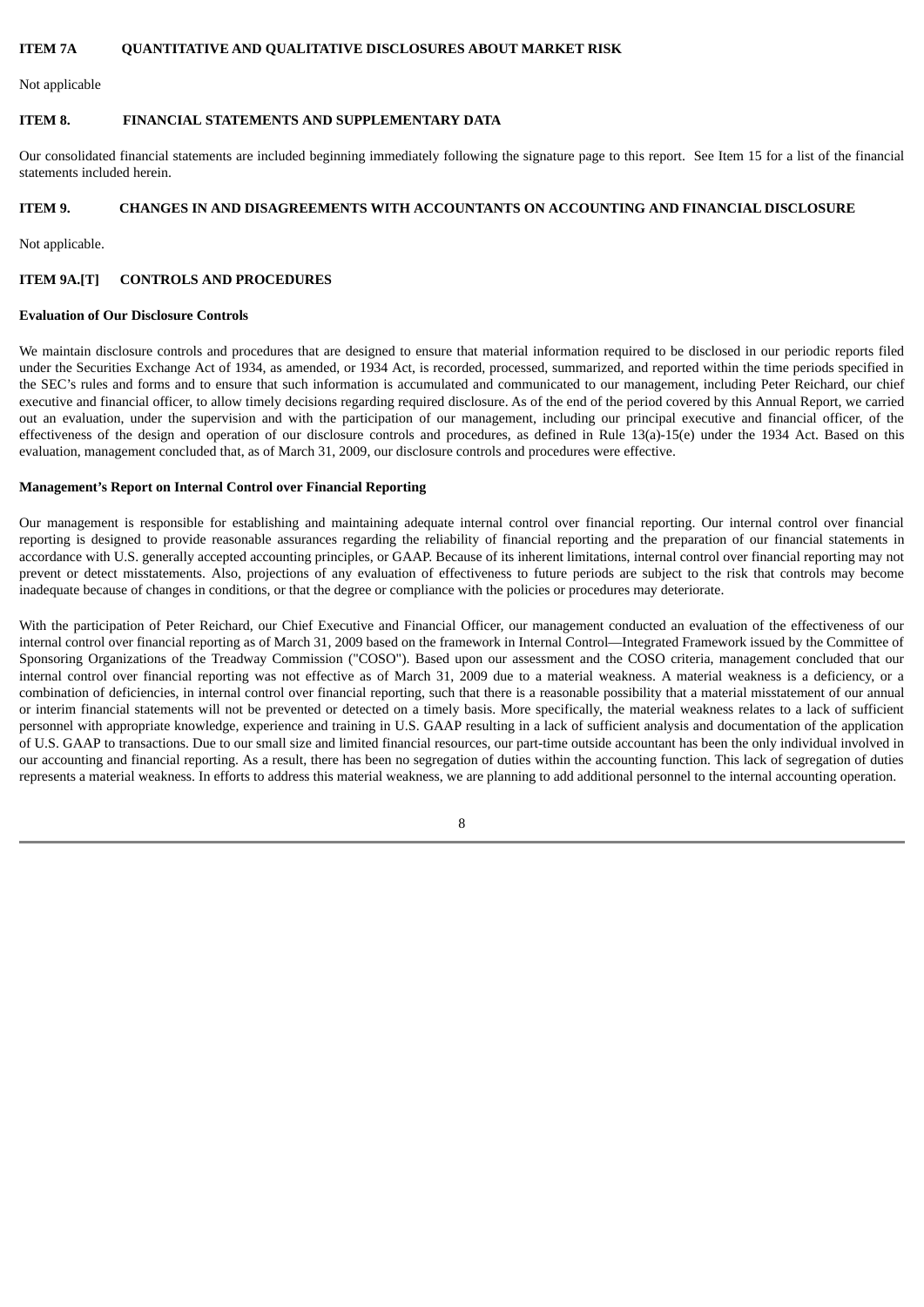This annual report does not include an attestation report of our registered public accounting firm regarding internal control over financial reporting. Management's report was not subject to attestation by our registered public accounting firm pursuant to temporary rules of the Securities and Exchange Commission that permit us to provide only management's report in this Annual Report on Form 10-K.

#### **Limitations on Effectiveness of Controls and Procedures**

Our management, including Peter Reichard, our Chief Executive and Financial Officer, does not expect that our disclosure controls and procedures or our internal controls will prevent all errors and all fraud. A control system, no matter how well conceived and operated, can provide only reasonable, not absolute, assurance that the objectives of the control system are met. Further, the design of a control system must reflect the fact that there are resource constraints and the benefits of controls must be considered relative to their costs. Because of the inherent limitations in all control systems, no evaluation of controls can provide absolute assurance that all control issues and instances of fraud, if any, within the Company have been detected. These inherent limitations include, but are not limited to, the realities that judgments in decision-making can be faulty and that breakdowns can occur because of simple error or mistake. Additionally, controls can be circumvented by the individual acts of some persons, by collusion of two or more people, or by management override of the control. The design of any system of controls also is based in part upon certain assumptions about the likelihood of future events and there can be no assurance that any design will succeed in achieving its stated goals under all potential future conditions. Over time, controls may become inadequate because of changes in conditions, or the degree of compliance with the policies or procedures may deteriorate. Because of the inherent limitations in a cost-effective control system, misstatements due to error or fraud may occur and not be detected.

#### **Changes in Internal Controls**

During the fiscal quarter ended March 31, 2009, there have been no changes in our internal control over financial reporting that have materially affected or are reasonably likely to materially affect our internal controls over financial reporting.

#### **ITEM 9B. OTHER INFORMATION**

Not applicable.

#### **PART III**

#### **ITEM 10. DIRECTORS, EXECUTIVE OFFICERS, AND CORPORATE GOVERNANCE**

#### **Executive Officers, Directors and Key Employees**

Directors serve until the next annual meeting of the stockholders; until their successors are elected or appointed and qualified, or until their prior resignation or removal. Officers serve for such terms as determined by our board of directors. Each officer holds office until such officer's successor is elected or appointed and qualified or until such officer's earlier resignation or removal. No family relationships exist between any of our present directors and officers.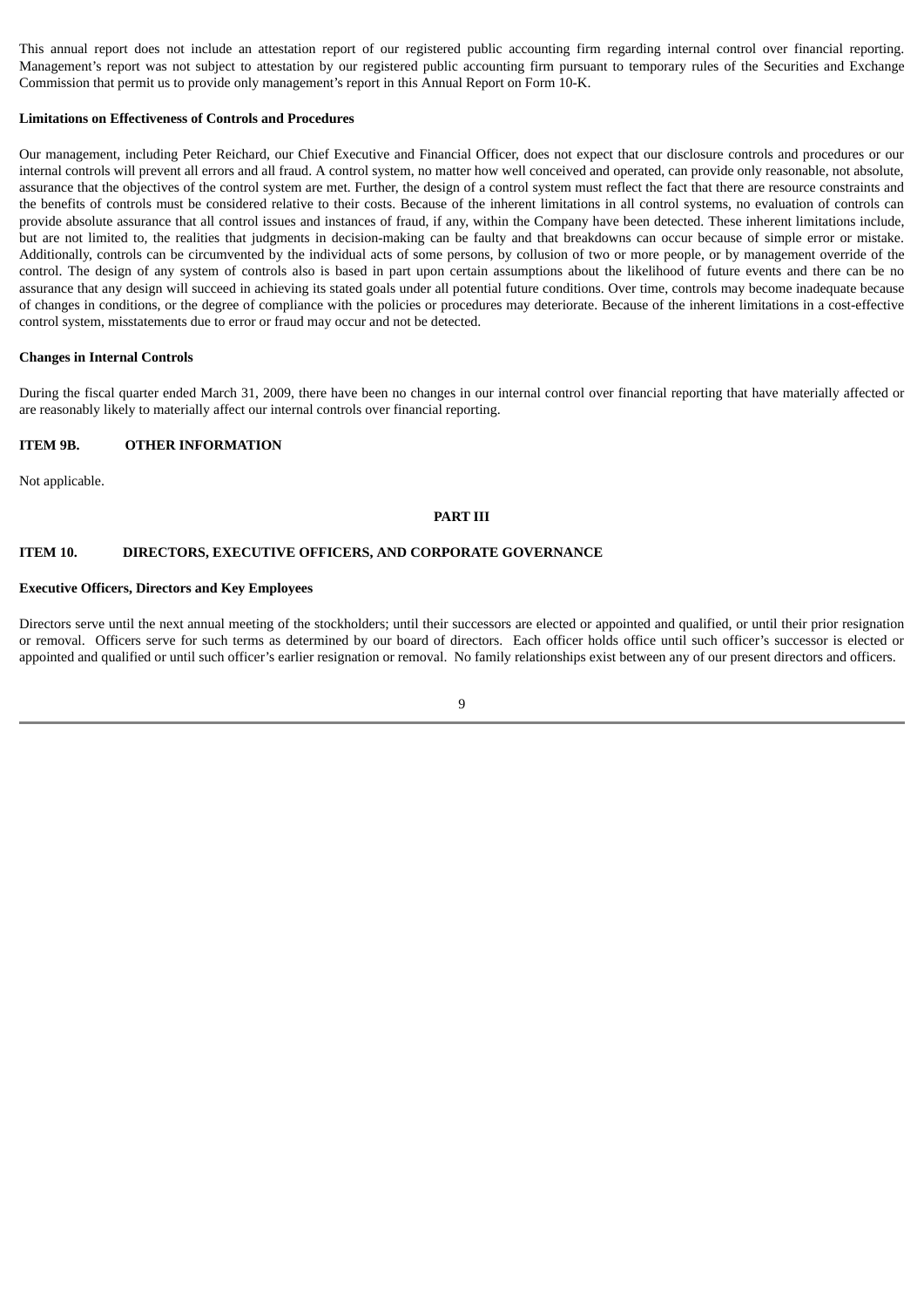The following table sets forth certain information, as of March 31, 2009, with respect to our directors and executive officers.

| Name              | Positions Held                                                                          | Age | Date of Election or<br>Appointment as<br>Director |
|-------------------|-----------------------------------------------------------------------------------------|-----|---------------------------------------------------|
| Peter A. Reichard | President, Treasurer, Chief Executive Officer, Chief Financial Officer,<br>and Director | 53  | September 2003                                    |
| Peter L. Coker    | Secretary and Director                                                                  | 67  | September 2003                                    |

Certain biographical information of our directors and officers is set forth below.

Peter A. Reichard has served as our President, Treasurer, and member of our board of directors since September 2003. Mr. Reichard is a partner of Tryon Capital Ventures, LLC, which is engaged in the business of assisting and promoting start-up companies. He has been with the firm since March 2003. From February 2003 to December 2003, Mr. Reichard was a partner in Tryon Capital, a partnership which was engaged in the business of assisting and promoting start-up companies. Tryon Capital was a boutique merchant banking firm located in the Research Triangle Park in North Carolina. It was designed to reenergize and stimulate struggling early-state and middle market companies by combining analyses, strategy, people and money. Tryon Capital is no longer in business. Accordingly, there is no affiliation between Tryon Capital and Tryon Capital Ventures LLC. During the months from December 2002 through March 2003, Mr. Reichard was involved with establishing the Sandpiper Fund, an early stage venture fund in eastern North Carolina. From October 2001 through December 2002, Mr. Reichard was the Finance Director for the Erskine Bowles for U.S. Senate campaign. He served as the Finance Director for the Mike Easley for Governor campaign from January 1999 through October 2001. From January 1985 through December 1998, Mr. Reichard was employed by the Greensboro Area Chamber of Commerce. He began as Manager of Membership/Government Affairs, and then after three years became Vice President and four years later, President, a position he held for six years. Mr. Reichard holds a Bachelor of Arts degree in political science from Guilford College (1980).

Peter L. Coker has served as our Secretary and member of our board of directors since September 2003. Mr. Coker is a partner of Tryon Capital Ventures, LLC, is engaged in the business of assisting and promoting start-up companies. He has been with the firm since January 2004. From June 2001 to December 2003, Mr. Coker was a partner in Tryon Capital, a partnership which was engaged in the business of assisting and promoting start-up companies. Tryon Capital was a boutique merchant banking firm located in the Research Triangle Park in North Carolina. It was designed to reenergize and stimulate struggling early-state and middle market companies by combining analyses, strategy, people and money. Tryon Capital is no longer in business. Accordingly, there is no affiliation between Tryon Capital and Tryon Capital Ventures LLC. Mr. Coker currently sits on the Board of Directors of The North Carolina State University Investment Fund (as Chairman of the Board). From January 2003 until September 2008 he sat on the Board of Directors of eTrials Worldwide, Inc. From February 2004 to November 2004, Mr. Coker was chairman of the board of directors of Beijing Med-Pharm Corporation. Prior to his work at Tryon Capital Ventures, he was a managing director of Tryon Capital Holdings, LLC, which is also an investment banking firm from June 2001 through December 2003. As Senior Managing Director for Capital Investment Partners, LLC, from June 1996 through May 2001, Mr. Coker worked with small companies primarily in North Carolina that needed financing. He would perform due diligence on them, help structure the new financing and search for interested investors. Mr. Coker has a Bachelor of Arts degree in Economics from North Carolina State University (1966) and an Master of Arts degree in Economics from North Carolina (1968).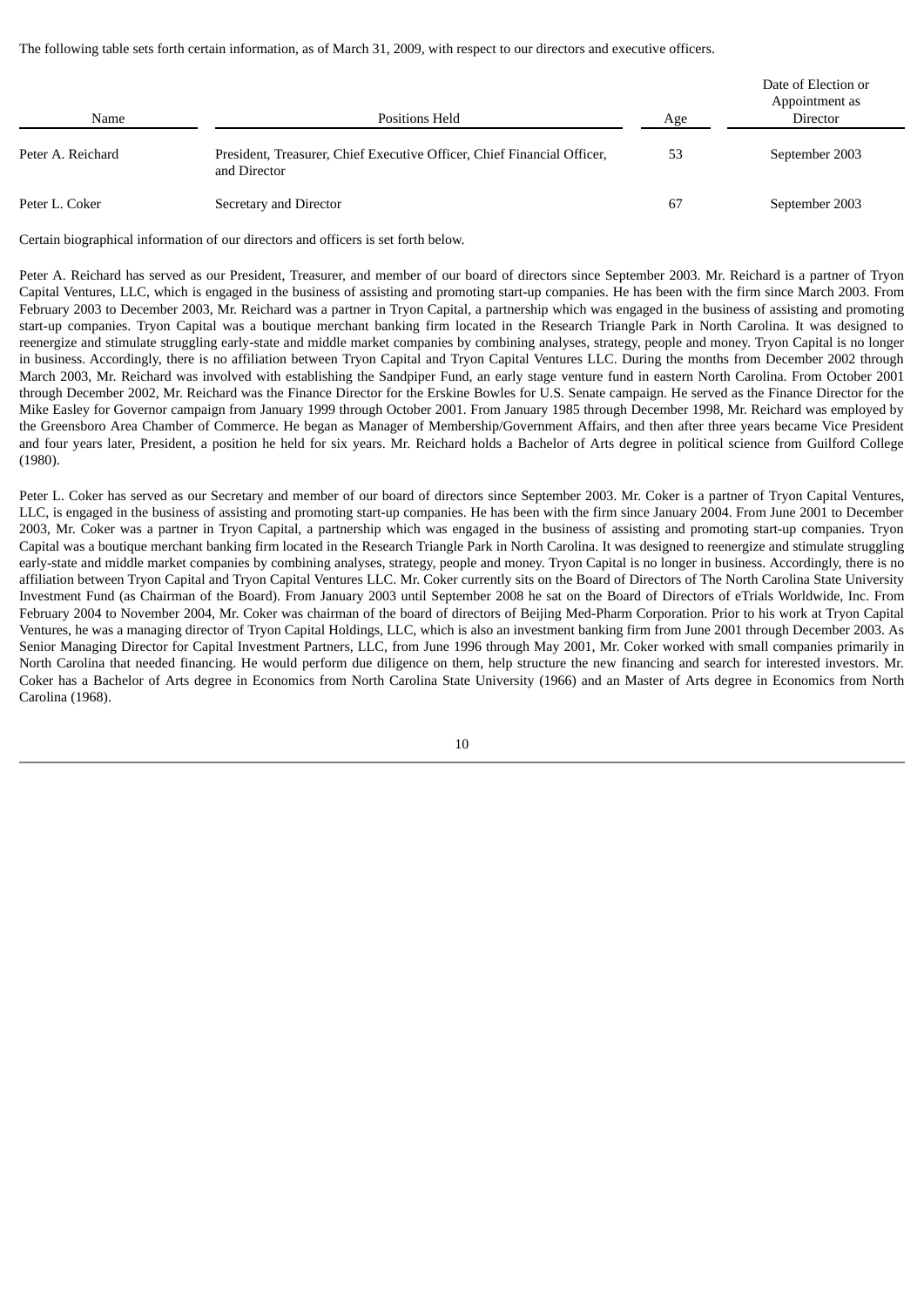#### **Employment Agreements**

We do not have employment agreements with our executive officers or any other person. We do not contemplate entering into any employment agreements until such time as we commence material operations. Our executive officers are not presently compensated for serving as such.

#### **Term of Office**

Our directors are appointed for a period of one year or until such time as their replacements have been elected by our shareholders. The officers of the Company are appointed by our board of directors and hold office until their resignation or removal.

#### **Board Committees**

We have no board committees other than an audit committee and a disclosure committee. However, since we have only two directors, neither of which is independent, our entire board serves as the audit committee and disclosure committee. We do not have an audit committee financial expert, or any person performing a similar function. We currently have no operating revenues. Management does not believe that it would be in our best interests at this time to retain independent directors to sit on an audit committee or any other committee. If we are able to grow our business and increase our operations in the future, then we will likely seek out and retain independent directors, change the members of the audit and disclosure committees and form other committees. Further, we do not have a policy with regard to the consideration of any director candidates recommended by security holders.

#### **Board of Directors and Board Compensation**

Our directors do not receive any compensation for serving as such.

#### **Compliance with Section 16(a) of the Exchange Act**

Section 16(a) of the Exchange Act requires our directors, officers and persons who own more than 10% of a registered class of our equity securities to file reports of ownership and changes in ownership with the Securities and Exchange Commission. Directors, officers and greater than 10% stockholders are required by SEC regulations to furnish us with copies of all Section 16(a) forms they file. Based solely upon our review of the copies of such forms that we received during the fiscal year ended March 31, 2009, we believe that each person who at any time during the fiscal year was a director, officer or beneficial owner of more than 10% of our Common Stock complied with all Section 16(a) filing requirements during such fiscal year, except as follows:

Peter Reichard and Peter Coker filed Forms 5 on a late basis.

#### **Code of Ethics**

We have adopted a Code of Ethics that applies to our executive officers and other employees. A copy of our Code of Ethics will be provided to any person requesting same without charge. To request a copy of our Code of Ethics, please make written request to our President c/o Design Source, Inc., 100 Europa Drive, Suite 455, Chapel Hill, NC 27517.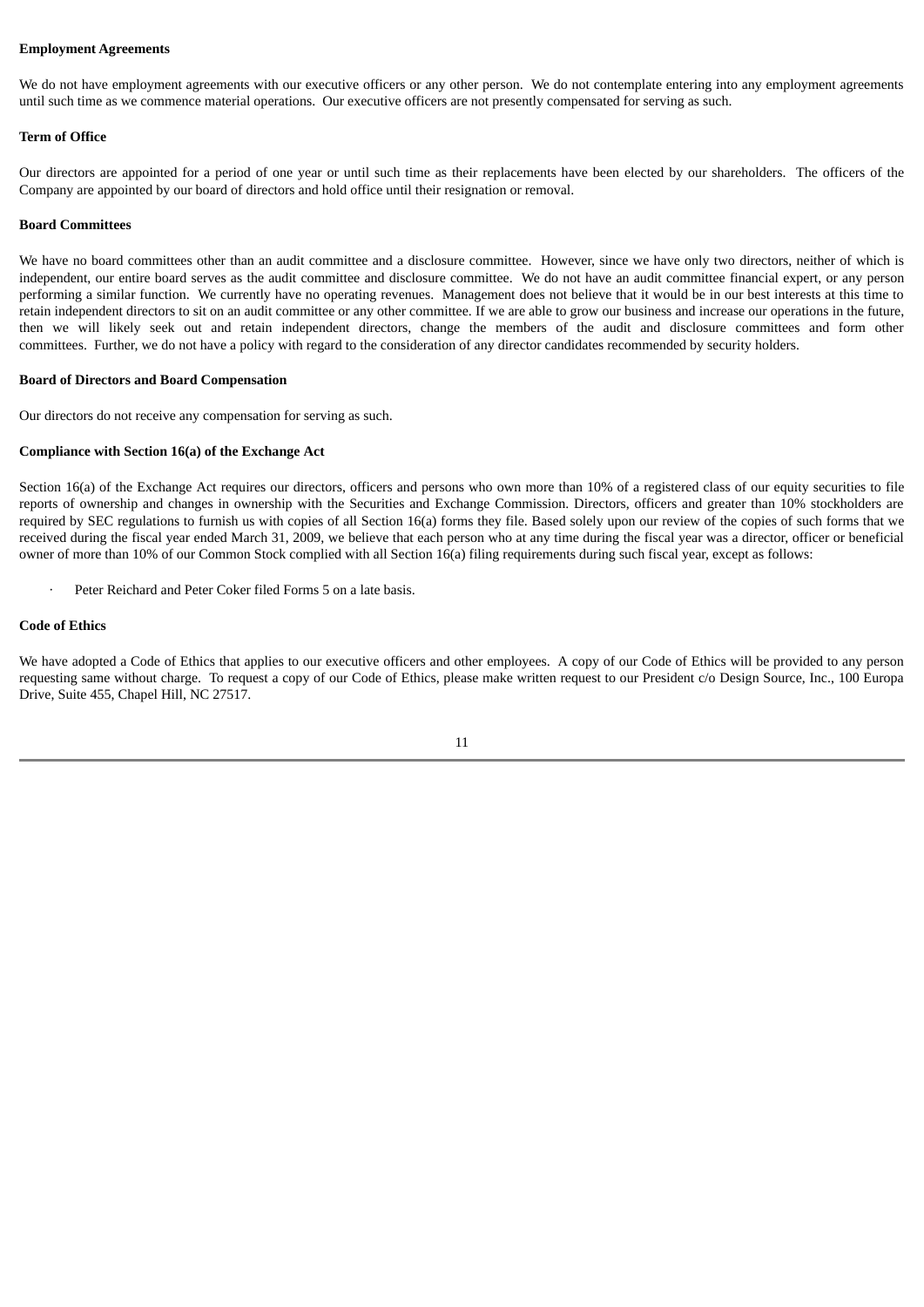## **ITEM 11. EXECUTIVE COMPENSATION**

The following table sets forth information concerning the total compensation paid or accrued by us during the three fiscal years ended March 31, 2009, 2008 and 2007 to (i) all individuals that served as our principal executive officer or acted in a similar capacity for us at any time during the fiscal year ended March 31, 2009; (ii) all individuals that served as our principal financial officer or acted in a similar capacity for us at any time during the fiscal year ended March 31, 2009; and (iii) all individuals that served as executive officers of ours at any time during the fiscal year ended March 31, 2009 that received annual compensation during the fiscal year ended March 31, 2009 in excess of \$100,000.

## **Summary Compensation Table**



We have not issued any stock options or maintained any stock option or other equity incentive plans since our inception. We have no plans in place and have never maintained any plans that provide for the payment of retirement benefits or benefits that will be paid primarily following retirement including, but not limited to, tax qualified deferred benefit plans, supplemental executive retirement plans, tax-qualified deferred contribution plans and nonqualified deferred contribution plans. Similarly, we have no contracts, agreements, plans or arrangements, whether written or unwritten, that provide for payments to the named executive officers or any other persons following, or in connection with the resignation, retirement or other termination of a named executive officer, or a change in control of us or a change in a named executive officer's responsibilities following a change in control.

## **ITEM 12. SECURITY OWNERSHIP OF CERTAIN BENEFICIAL OWNERS AND MANAGEMENT AND RELATED STOCKHOLDER MATTERS**

The following table sets forth information with respect to the beneficial ownership of our common stock known by us as of March 31, 2009 by:

- each person or entity known by us to be the beneficial owner of more than 5% of our common stock;
- each of our directors;
- each of our executive officers; and
- all of our directors and executive officers as a group.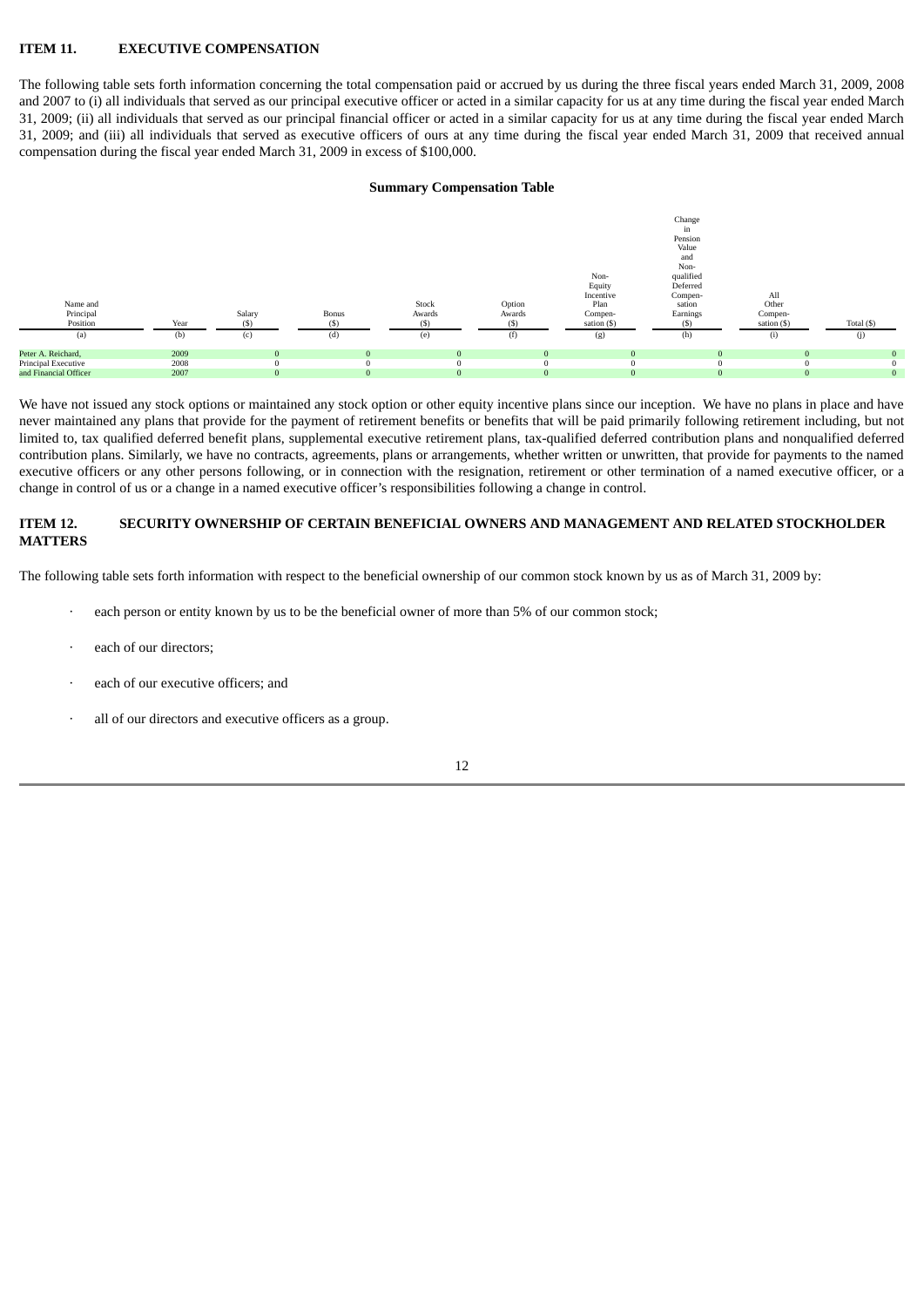The percentages in the table have been calculated on the basis of treating as outstanding for a particular person, all shares of our common stock outstanding on such date and all shares of our common stock issuable to such holder in the event of exercise of outstanding options, warrants, rights or conversion privileges owned by such person at said date which are exercisable within 60 days of March 31, 2009. Except as otherwise indicated, the persons listed below have sole voting and investment power with respect to all shares of our common stock owned by them, except to the extent such power may be shared with a spouse.

| Name and Address of<br><b>Beneficial Owner</b>                  | Title of Class                  | <b>Amount and Nature</b><br>of Beneficial<br>Ownership $(1)$               | Percentage of<br>Class <sup>(2)</sup> |
|-----------------------------------------------------------------|---------------------------------|----------------------------------------------------------------------------|---------------------------------------|
| Peter A. Reichard<br>2211 Wright Avenue<br>Greensboro, NC 27403 | Common Stock, \$0.001 par value | 3,275,000 shares, direct                                                   | 29.19%                                |
| Peter L. Coker<br>12804 Morehead<br>Chapel Hill, NC 27517       | Common Stock, \$0.001 par value | 3,793,457 shares <sup>(3)</sup> ,<br>3,275,000 direct,<br>518,457 indirect | 33.81%                                |
| All officers and directors as a group (2 persons)               | Common Stock, \$0.001 par value | 7,068,457 shares                                                           | 63.01%                                |

- (1) As used herein, the term beneficial ownership with respect to a security is defined by Rule 13d-3 under the Securities Exchange Act of 1934 as consisting of sole or shared voting power (including the power to vote or direct the vote) and/or sole or shared investment power (including the power to dispose or direct the disposition of) with respect to the security through any contract, arrangement, understanding, relationship or otherwise, including a right to acquire such power(s) during the next 60 days. Unless otherwise noted, beneficial ownership consists of sole ownership, voting and investment rights.
- (2) There were 11,218,457 shares of common stock issued and outstanding on March 31, 2009.
- (3) Includes 518,457 shares owned by Tryon Capital which are beneficially owned by Mr. Coker.

#### **Securities Authorized for Issuance Under Equity Compensation Plans**

We have not adopted any Equity Compensation Plans since our inception.

## **ITEM 13. CERTAIN RELATIONSHIPS AND RELATED TRANSACTIONS, AND DIRECTOR INDEPENDENCE**

There are no reportable transactions involving our officers, directors and principal shareholders

#### **Director Independence**

Neither of our two present directors are "independent" as that term is defined by the National Association of Securities Dealers Automated Quotations ("NASDAQ") as they both serve as executive officers of ours.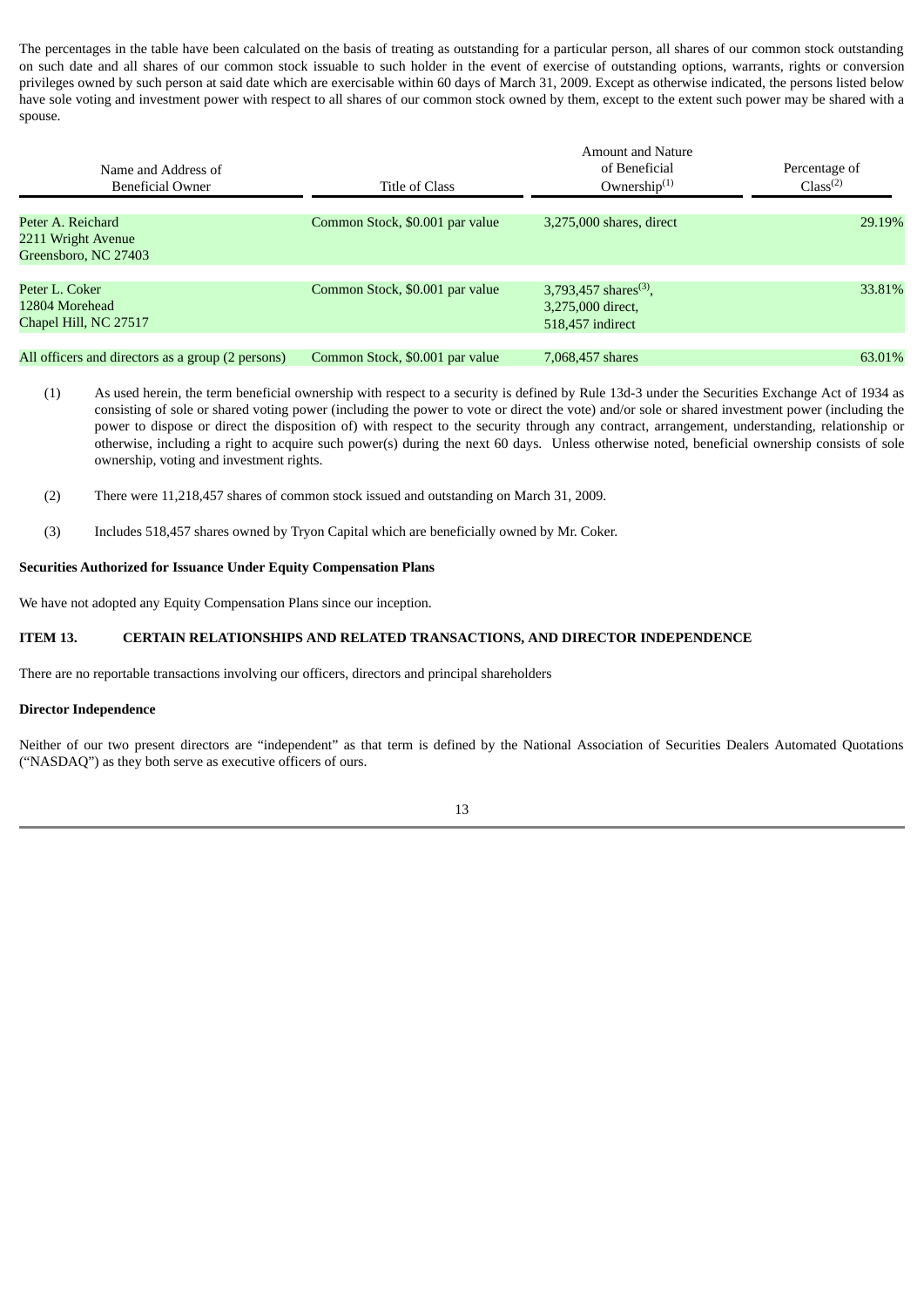## **ITEM 14. PRINCIPALACCOUNTANT FEES AND SERVICES**

#### Audit Fees.

The aggregate fees billed to us by our principal accountant for services rendered during the fiscal years ended March 31, 2009 and 2008 are set forth in the table below:

| Fee Category           | Fiscal year ended<br>March 31, 2009 | Fiscal year ended<br>March 31, 2008 |                |  |
|------------------------|-------------------------------------|-------------------------------------|----------------|--|
| Audit fees (1)         | \$<br>19,500 \$                     |                                     | 12,000         |  |
| Audit-related fees (2) | $\theta$                            |                                     | $\mathbf{0}$   |  |
| Tax fees $(3)$         | $\mathbf{0}$                        |                                     | $\mathbf{0}$   |  |
| All other fees (4)     | $\mathbf{0}$                        |                                     | $\overline{0}$ |  |
| <b>Total fees</b>      | \$<br>$19,500$ \$                   |                                     | 12,000         |  |

(1) Audit fees consist of fees incurred for professional services rendered for the audit of consolidated financial statements, for reviews of our interim consolidated financial statements included in our quarterly reports on Form 10-Q and for services that are normally provided in connection with statutory or regulatory filings or engagements.

Audit-related fees consist of fees billed for professional services that are reasonably related to the performance of the audit or review of our consolidated financial statements, but are not reported under "Audit fees."

Tax fees consist of fees billed for professional services relating to tax compliance, tax planning, and tax advice.

All other fees consist of fees billed for all other services.

#### Audit Committee's Pre-Approval Practice.

Prior to our engagement of our independent auditor, such engagement was approved by our board of directors. The services provided under this engagement may include audit services, audit-related services, tax services and other services. Pre-approval is generally provided for up to one year and any pre-approval is detailed as to the particular service or category of services and is generally subject to a specific budget. Pursuant our requirements, the independent auditors and management are required to report to our board of directors at least quarterly regarding the extent of services provided by the independent auditors in accordance with this pre-approval, and the fees for the services performed to date. Our board of directors may also pre-approve particular services on a caseby-case basis. All audit-related fees, tax fees and other fees incurred by us for the year ended March 31, 2009, were approved by our board of directors.

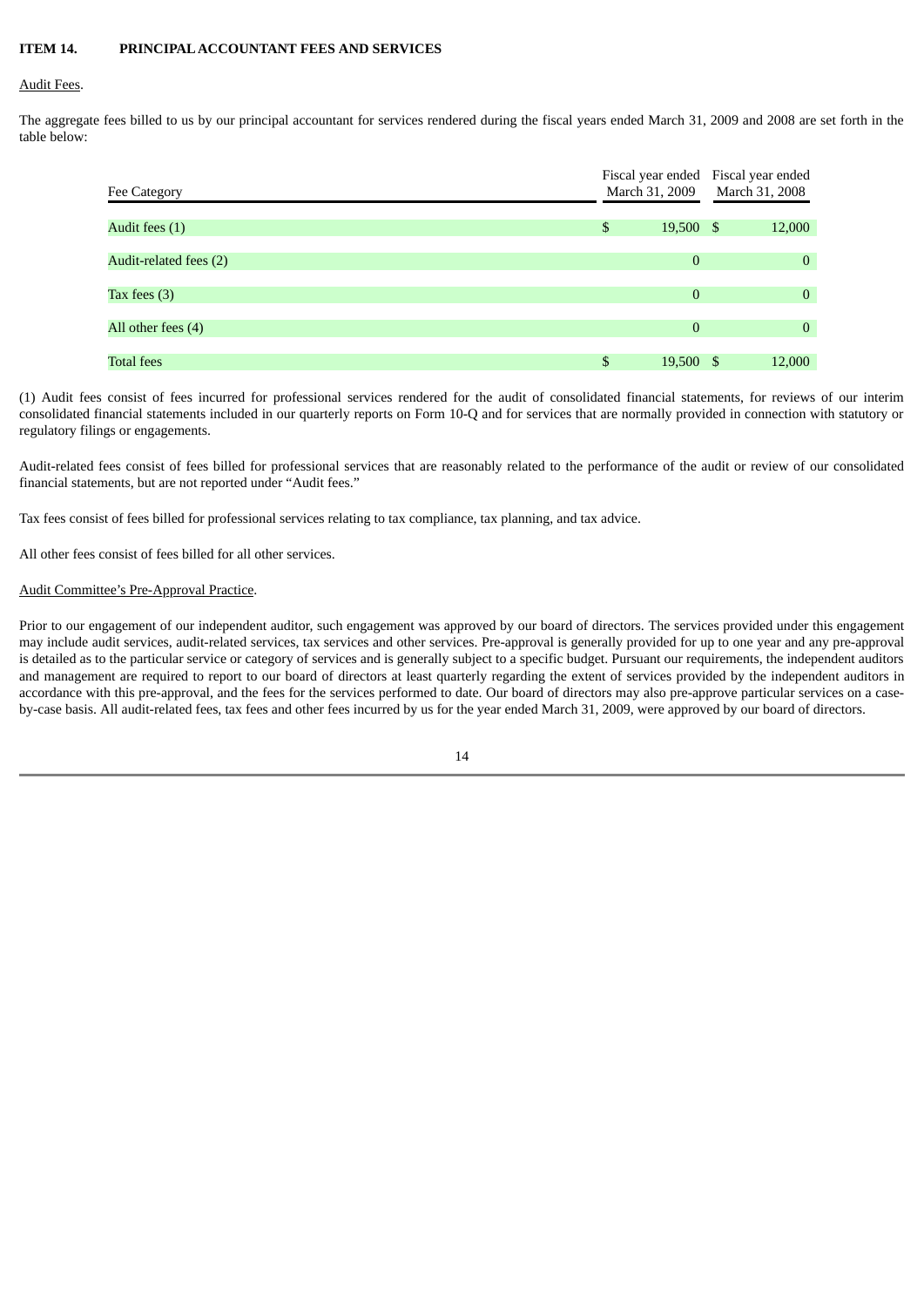#### **PART IV**

## **ITEM 15. EXHIBITS AND FINANCIAL STATEMENT SCHEDULES**

| <b>Financial Statements</b>                                                                                                                                                           | Page         |
|---------------------------------------------------------------------------------------------------------------------------------------------------------------------------------------|--------------|
| Report of Independent Registered Public Accounting Firm                                                                                                                               | $F-2$        |
| Balance Sheets as of March 31, 2009 and 2008 (Audited)                                                                                                                                | $F-3$        |
| Statements of Operations for the years ended March 31, 2009 and 2008 (Audited) and for the period from April 2, 2003 (Inception) to March<br>31, 2009 (Unaudited)                     | $F-4$        |
| Statements of Stockholders' Equity (Deficit) for the years ended March 31, 2009 and 2008 (Audited) and for the period from April 2, 2003<br>(Inception) to March 31, 2009 (Unaudited) | $F-5$        |
| Statements of Cash Flows for the years ended March 31, 2009 and 2008(Audited) and for the period from April 2, 2003 (Inception) to<br>March 31, 2009 (Unaudited)                      | $F-6$        |
| Notes to Financial Statements (Audited)                                                                                                                                               | $F-7 - F-10$ |

#### **Financial Statement Schedules**

All financial statement schedules are omitted because they are not applicable or the required information is shown in the financial statements or notes thereto.

#### **Exhibits**

In reviewing the agreements included as exhibits to this Form 10-K, please remember that they are included to provide you with information regarding their terms and are not intended to provide any other factual or disclosure information about the Company or the other parties to the agreements. The agreements may contain representations and warranties by each of the parties to the applicable agreement. These representations and warranties have been made solely for the benefit of the parties to the applicable agreement and:

- should not in all instances be treated as categorical statements of fact, but rather as a way of allocating the risk to one of the parties if those statements prove to be inaccurate;
- have been qualified by disclosures that were made to the other party in connection with the negotiation of the applicable agreement, which disclosures are not necessarily reflected in the agreement;
- may apply standards of materiality in a way that is different from what may be viewed as material to you or other investors; and
- were made only as of the date of the applicable agreement or such other date or dates as may be specified in the agreement and are subject to more recent developments.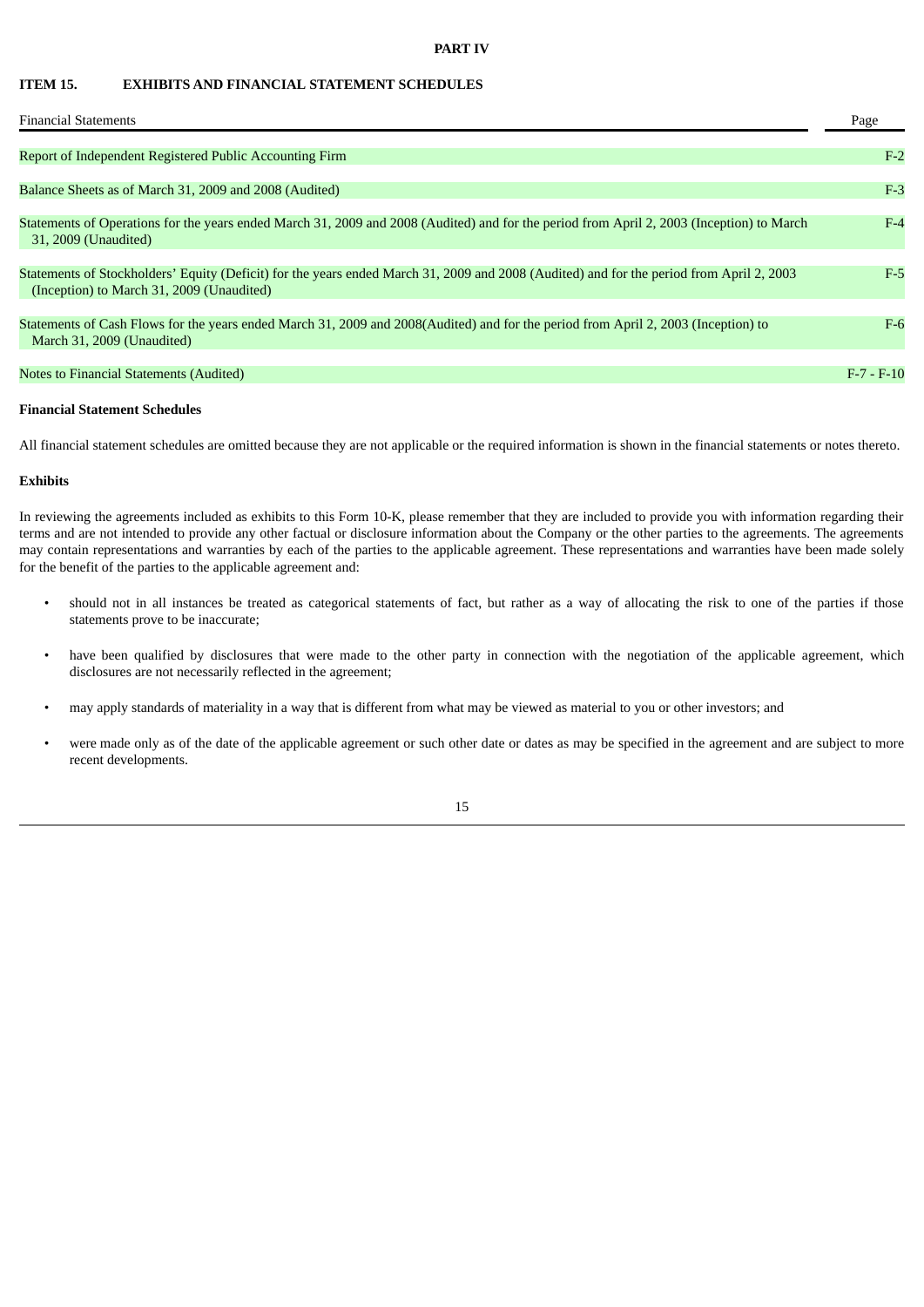Accordingly, these representations and warranties may not describe the actual state of affairs as of the date they were made or at any other time. Additional information about the Company may be found elsewhere in this Form 10-K and the Company's other public filings, which are available without charge through the SEC's website at http://www.sec.gov.

The following exhibits are included as part of this report:

| Exhibit No. | <b>SEC</b> Report<br>Reference<br>Number | Description                                                                                                                                                            |
|-------------|------------------------------------------|------------------------------------------------------------------------------------------------------------------------------------------------------------------------|
| 3.1         | 3.1                                      | Articles of Incorporation of Registrant as filed with the Nevada Secretary of State on April 2, 2003 <sup>(1)</sup>                                                    |
| 3.2         | 3.2                                      | By-Laws of Registrant <sup>(1)</sup>                                                                                                                                   |
| 4.1         | $\ast$                                   | Convertible \$80,000 Promissory Note of Registrant Issued May 8, 2009                                                                                                  |
| 14          | 14.1                                     | Code of Ethics <sup><math>(2)</math></sup>                                                                                                                             |
| 21          | ∗                                        | List of Subsidiaries                                                                                                                                                   |
| 31.1 / 31.2 | $\ast$                                   | Certification of Principal Executive and Financial Officer pursuant to Section 302 the Sarbanes-Oxley Act of<br>2002                                                   |
| 32.1 / 32.2 | $\ast$                                   | Certification of Principal Executive and Financial Officer pursuant to 18 U.S.C. Section 1350, as adopted<br>pursuant to Section 906 of the Sarbanes-Oxley Act of 2002 |
| 99.1        | 99.1                                     | Subscription Agreement <sup>(1)</sup>                                                                                                                                  |
| 99.2        | 99.2                                     | Audit Committee Charter <sup>(2)</sup>                                                                                                                                 |
| 99.3        | 99.3                                     | Disclosure Committee Charter <sup>(2)</sup>                                                                                                                            |

\* Filed herewith.

- (1) Filed with the Securities and Exchange Commission on June 4, 2004 as an exhibit, numbered as indicated above, to the Registrant's registration statement (SEC File No. 333-116161) on Form SB-2, which exhibit is incorporated herein by reference.
- (2) Filed with the Securities and Exchange Commission on June 29, 2006 as an exhibit, numbered as indicated above, to the Registrant's Form 10-KSB for the fiscal year ended March 31, 2006 (SEC File No. 333-116161), which exhibit is incorporated herein by reference.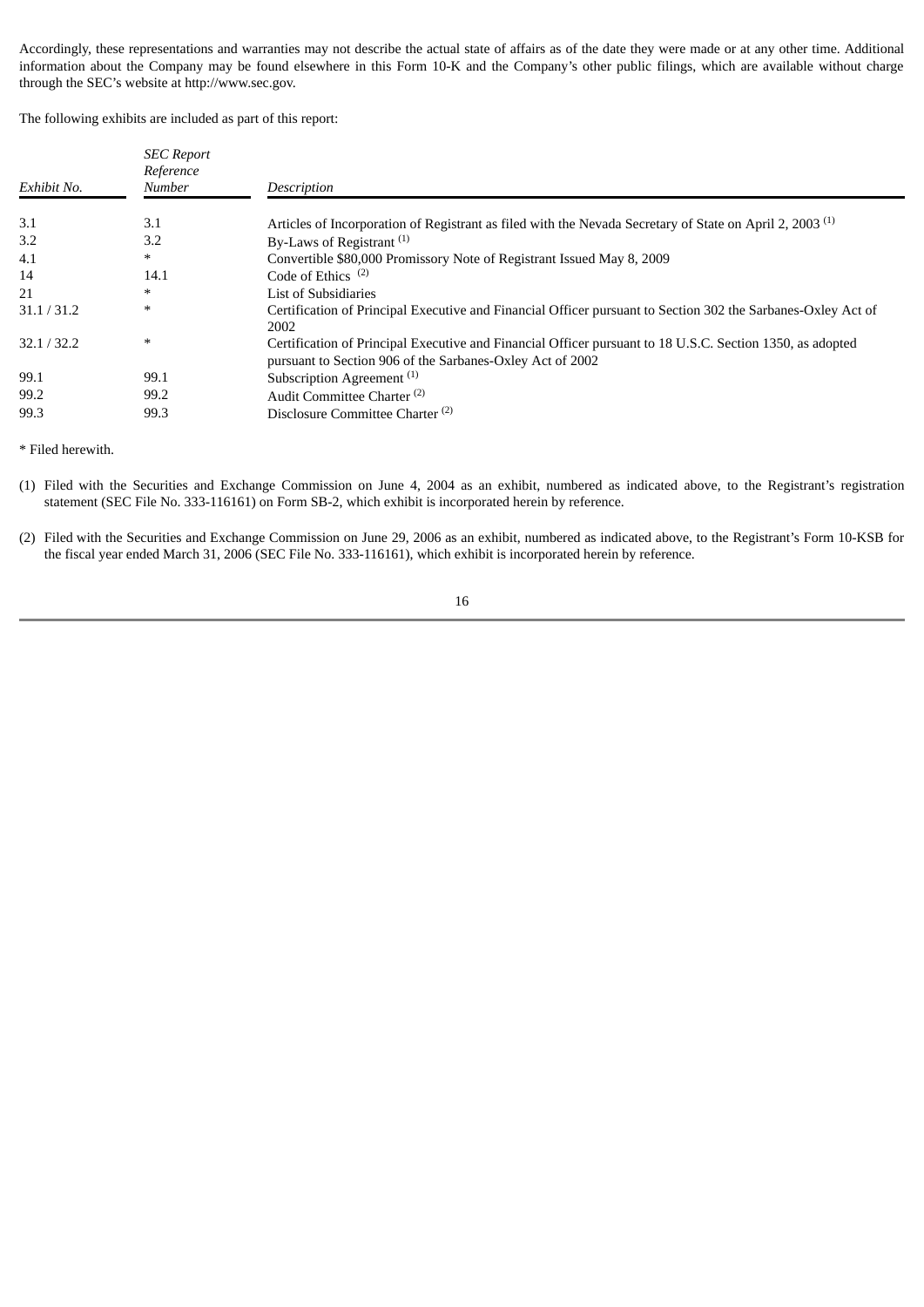#### **SIGNATURES**

Pursuant to the requirements of Section 13 or 15(d) of the Securities Exchange Act of 1934, as amended, the Registrant has duly caused this report to be signed on its behalf by the undersigned, thereunto duly authorized.

## **DESIGN SOURCE, INC.**

Dated: June 29, 2009 By: /s/ Peter A. Reichard

Peter A. Reichard, Chief Executive Officer, Chief Financial and Accounting Officer, and Director

Pursuant to the requirements of the Securities Exchange Act of 1934, as amended, this report has been signed below by the following persons on behalf of the Registrant and in the capacities indicated on this 29<sup>th</sup> day of June, 2009.

/s/ Peter A. Reichard

Peter A. Reichard, Chief Executive Officer, Chief Financial and Accounting Officer, and Director

/s/ Peter L. Coker Peter L. Coker, Director June 29, 2009

June 29, 2009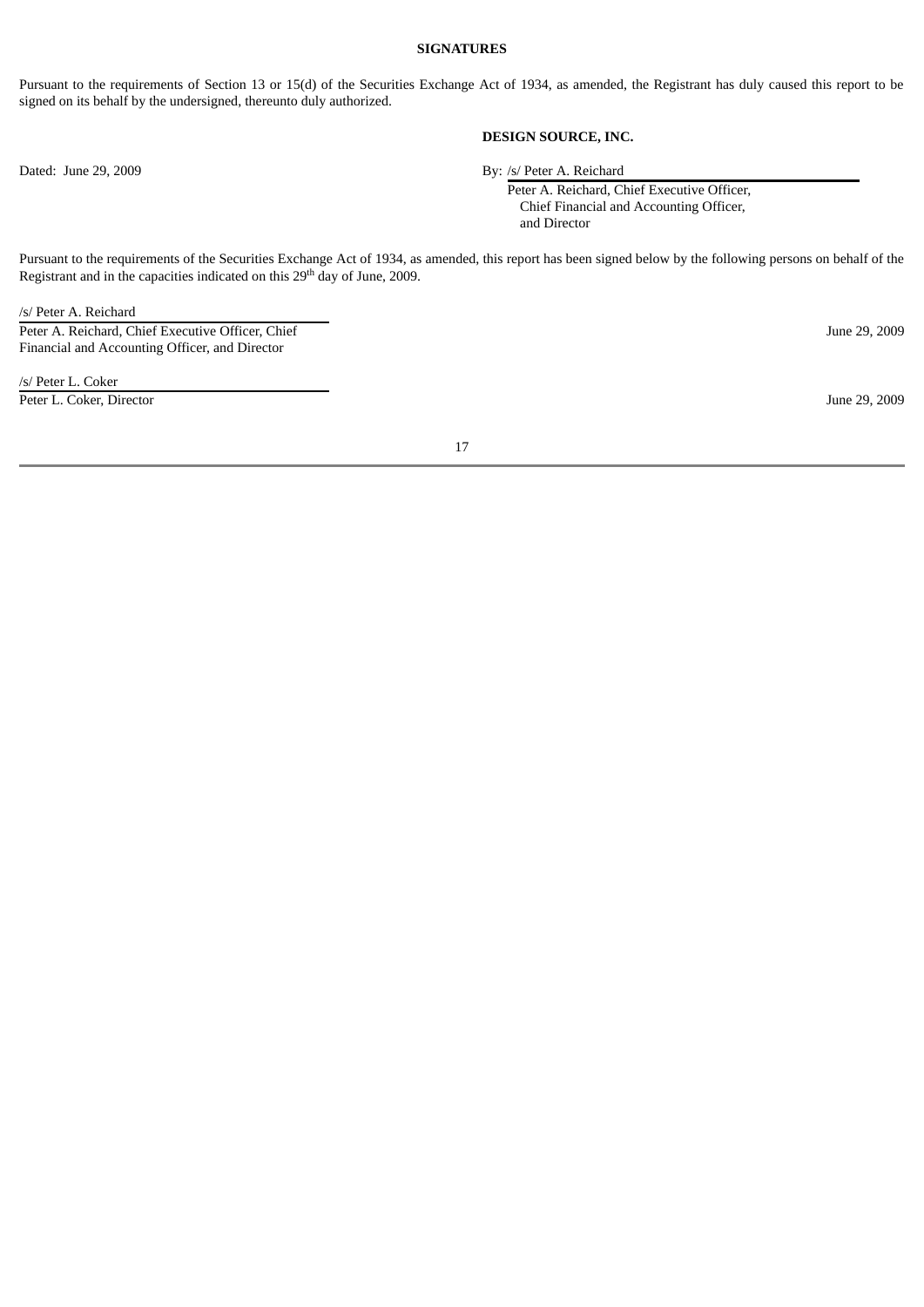## **FINANCIAL STATEMENTS**

# **INDEX TO FINANCIAL STATEMENTS**

|                                                                                                                                                                                       | Page         |
|---------------------------------------------------------------------------------------------------------------------------------------------------------------------------------------|--------------|
| Report of Independent Registered Public Accounting Firm                                                                                                                               | $F-2$        |
| Balance Sheets as of March 31, 2009 and 2008 (Audited)                                                                                                                                | $F-3$        |
| Statements of Operations for the years ended March 31, 2009 and 2008 (Audited) and for the period from April 2, 2003 (Inception) to<br>March 31, 2009 (Unaudited)                     | $F-4$        |
| Statements of Stockholders' Equity (Deficit) for the years ended March 31, 2009 and 2008 (Audited) and for the period from April 2,<br>2003 (Inception) to March 31, 2009 (Unaudited) | $F-5$        |
| Statements of Cash Flows for the years ended March 31, 2009 and 2008(Audited) and for the period from April 2, 2003 (Inception) to<br>March 31, 2009 (Unaudited)                      | $F-6$        |
| Notes to Financial Statements (Audited)                                                                                                                                               | $F-7 - F-10$ |
|                                                                                                                                                                                       |              |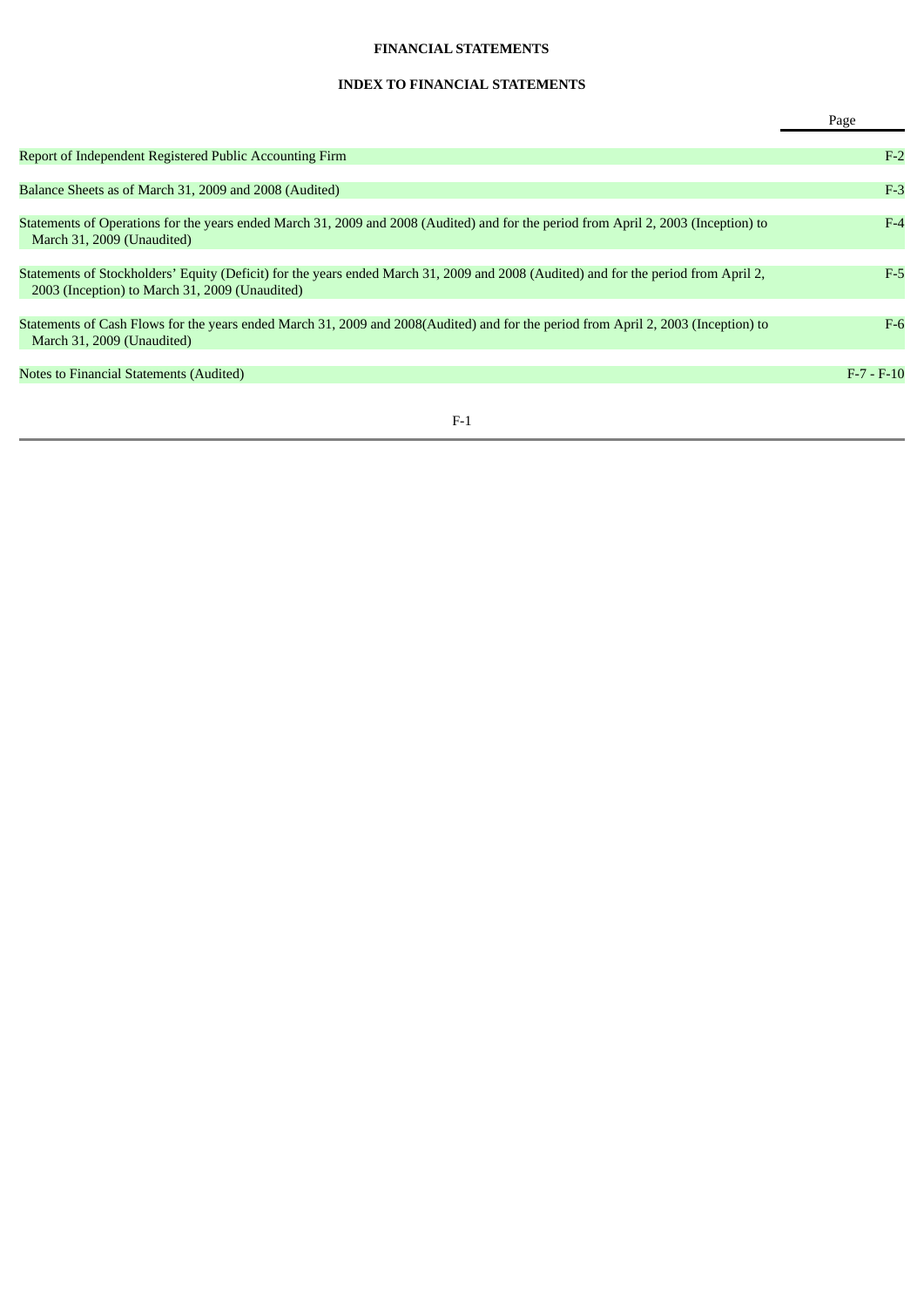## **REPORT OF INDEPENDENT REGISTERED PUBLIC ACCOUNTING FIRM**

#### **To the Board of Directors and Stockholders of Design Source, Inc. (A Development Stage Company):**

We have audited the accompanying balance sheets of Design Source, Inc. (A Development Stage Company) and as of March 31, 2009 and 2008, and the related statements of operations, stockholders' equity (deficit), and cash flows for the years then ended. These financial statements are the responsibility of the Company's management. Our responsibility is to express an opinion on these financial statements based on our audits.

We conducted our audits in accordance with the standards of the Public Company Accounting Oversight Board (United States). Those standards require that we plan and perform the audits to obtain reasonable assurance about whether the financial statements are free of material misstatement. The Company is not required to have, nor were we engaged to perform, an audit of its internal controls over financial reporting. Our audits included consideration of internal control over financial reporting as a basis for designing audit procedures that are appropriate in the circumstances, but not for the purpose of expressing an opinion on the effectiveness of the Company's internal control over financial reporting. Accordingly, we express no such opinion. An audit includes examining, on a test basis, evidence supporting the amounts and disclosures in the financial statements. An audit also includes assessing the accounting principles used and significant estimates made by management, as well as evaluating the overall presentation of the financial statements. We believe that our audits provide a reasonable basis for our opinion.

In our opinion, the financial statements referred to above present fairly, in all material respects, the financial position of Design Source, Inc. (A Development Stage Company) at March 31, 2009 and March 31, 2008, and the results of operations and cash flows for the year ended March 31, 2009 and March 31, 2008, in conformity with accounting principles generally accepted in the United States of America.

The accompanying financial statements have been prepared assuming that the Company will continue as a going concern. As discussed in Note 2 to the financial statements, the Company has incurred significant losses from operations. These issues raise substantial doubt about its ability to continue as a going concern. Management's plans in regard to these matters are also described in Note 2. These financial statements do not include any adjustments that might result from the outcome of this uncertainty.

> $/s/$  Sherb & Co., LLP Certified Public Accountants

New York, New York June 25, 2009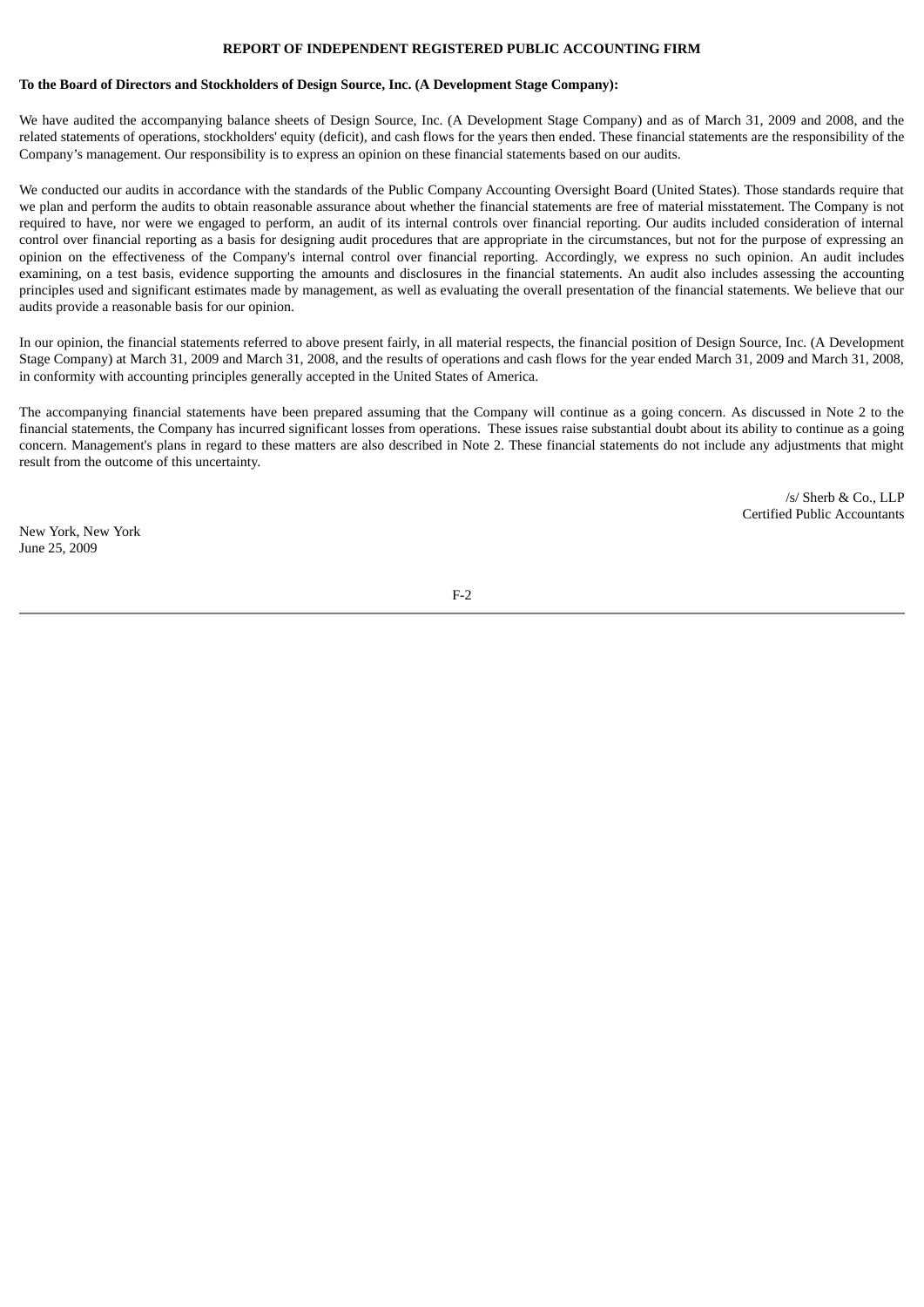## **DESIGN SOURCE, INC. (A Development Stage Company) BALANCE SHEETS**

|                                                                                                            |    | March 31<br>2009 |    | March 31<br>2008 |
|------------------------------------------------------------------------------------------------------------|----|------------------|----|------------------|
| <b>ASSETS</b>                                                                                              |    |                  |    |                  |
| <b>CURRENT ASSETS</b>                                                                                      |    |                  |    |                  |
| Cash                                                                                                       | \$ | 12               | \$ | 22,372           |
|                                                                                                            |    |                  |    |                  |
| <b>TOTAL ASSETS</b>                                                                                        | \$ | 12               | S  | 22,372           |
|                                                                                                            |    |                  |    |                  |
| LIABILITIES AND STOCKHOLDERS' EQUITY (DEFICIT)                                                             |    |                  |    |                  |
|                                                                                                            |    |                  |    |                  |
| <b>CURRENT LIABILITIES</b>                                                                                 |    |                  |    |                  |
| Accounts payable                                                                                           | \$ | 47,147           | \$ | 5,000            |
| <b>TOTAL CURRENT LIABILITIES</b>                                                                           |    | 47,147           |    | 5,000            |
| <b>TOTAL LIABILITIES</b>                                                                                   |    | 47,147           |    |                  |
|                                                                                                            |    |                  |    | 5,000            |
| <b>COMMITMENTS AND CONTINGENCIES</b>                                                                       |    |                  |    |                  |
|                                                                                                            |    |                  |    |                  |
| STOCKHOLDERS' EQUITY (DEFICIT)                                                                             |    |                  |    |                  |
| Common stock, \$0.00001 par value, 100,000,000 shares authorized, 11,218,457 shares issued and outstanding |    | 113              |    | 113              |
| Additional paid-in capital                                                                                 |    | 585,810          |    | 585,810          |
| Accumulated deficit during development stage                                                               |    | (633,058)        |    | (568, 551)       |
| TOTAL STOCKHOLDERS' EQUITY (DEFICIT)                                                                       |    | (47, 135)        |    | 17,372           |
| TOTAL LIABILITIES AND STOCKHOLDERS' EQUITY (DEFICIT)                                                       | \$ | 12               | \$ | 22,372           |
|                                                                                                            |    |                  |    |                  |

The accompanying notes are an integral part of these financial statements.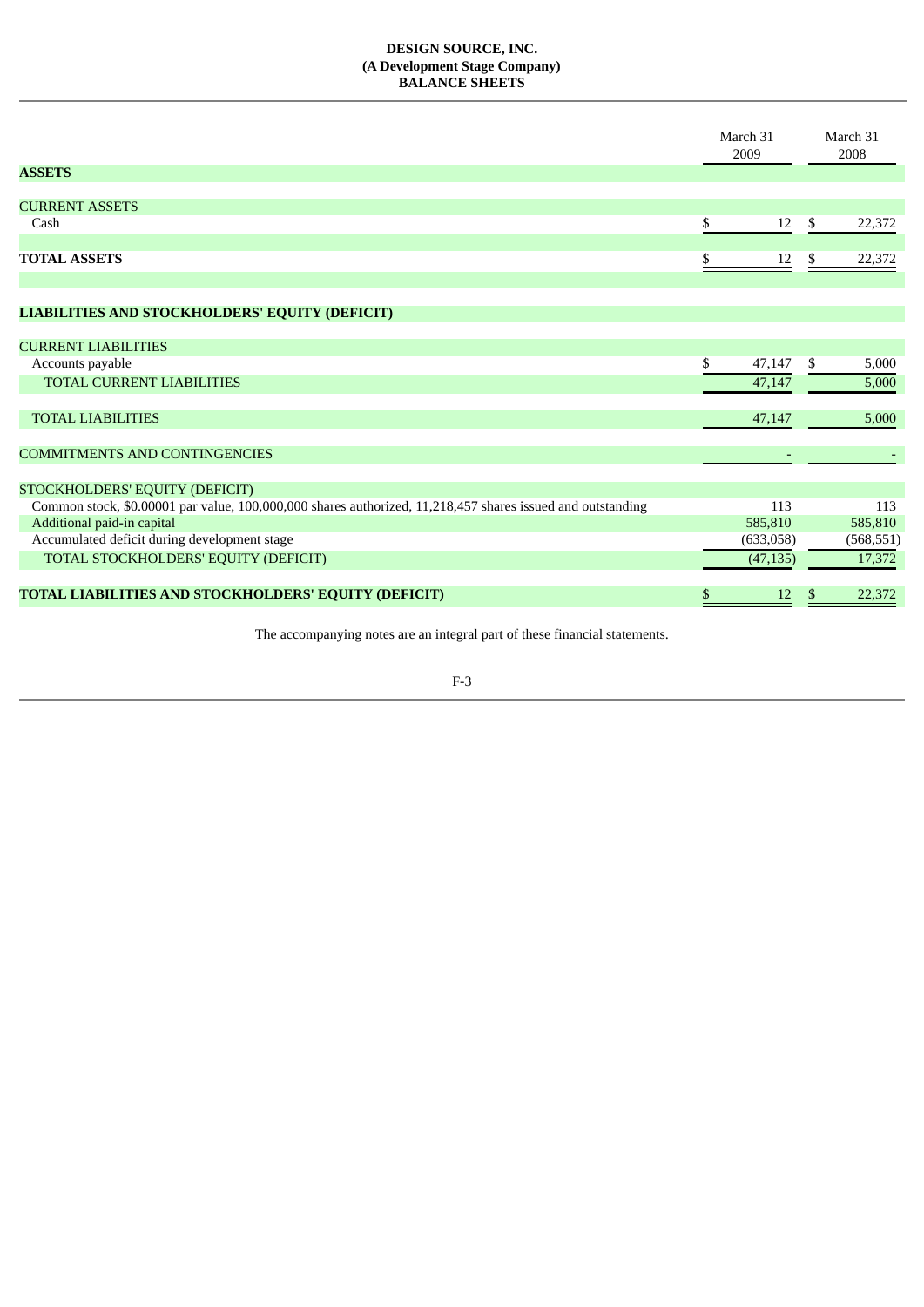## **DESIGN SOURCE, INC. (A Development Stage Company) STATEMENTS OF OPERATIONS**

|                                                                                   | For the Year Ended |    |                  | From Inception<br>(April 2, 2003)<br>through<br>March 31 |
|-----------------------------------------------------------------------------------|--------------------|----|------------------|----------------------------------------------------------|
|                                                                                   | March 31<br>2009   |    | March 31<br>2008 | 2009<br>(Unaudited)                                      |
| <b>REVENUES</b>                                                                   | \$                 | \$ | ٠                | \$                                                       |
| <b>EXPENSES</b>                                                                   |                    |    |                  |                                                          |
| General and administrative                                                        | 1,185              |    | 314              | 64,313                                                   |
| Professional fees                                                                 | 63,086             |    | 35,331           | 211,529                                                  |
| <b>Taxes</b>                                                                      |                    |    |                  | 1,036                                                    |
| <b>Management</b> fees                                                            | 236                |    | $\sim$           | 29,155                                                   |
| Stock compensation                                                                |                    |    |                  | 327,500                                                  |
|                                                                                   |                    |    |                  |                                                          |
| <b>Total Expenses</b>                                                             | 64,507             |    | 35,645           | 633,533                                                  |
| <b>LOSS FROM OPERATIONS</b>                                                       | (64, 507)          |    | (35, 645)        | (633, 533)                                               |
| <b>OTHER INCOME (EXPENSE)</b>                                                     |                    |    |                  |                                                          |
| Interest income                                                                   | $\overline{a}$     |    | 6                | 2,128                                                    |
| Interest expense                                                                  |                    |    |                  | (1,653)                                                  |
| Total Other Income (Expense)                                                      |                    |    | 6                | 475                                                      |
|                                                                                   |                    |    |                  |                                                          |
| <b>LOSS BEFORE TAXES</b>                                                          | (64, 507)          |    | (35, 639)        | (633,058)                                                |
| <b>INCOME TAX EXPENSE</b>                                                         |                    |    |                  |                                                          |
|                                                                                   |                    |    |                  |                                                          |
| <b>NET LOSS</b>                                                                   | \$<br>(64, 507)    | \$ | (35, 639)        | \$<br>(633,058)                                          |
|                                                                                   |                    |    |                  |                                                          |
| NET LOSS PER SHARE, BASIC AND DILUTED                                             | \$<br>(0.00)       | \$ | (0.00)           |                                                          |
|                                                                                   |                    |    |                  |                                                          |
| WEIGHTED AVERAGE NUMBER OF COMMON SHARES OUTSTANDING, BASIC AND<br><b>DILUTED</b> | 11,218,457         |    | 11,218,457       |                                                          |
| The accompanying notes are an integral part of these financial statements.        |                    |    |                  |                                                          |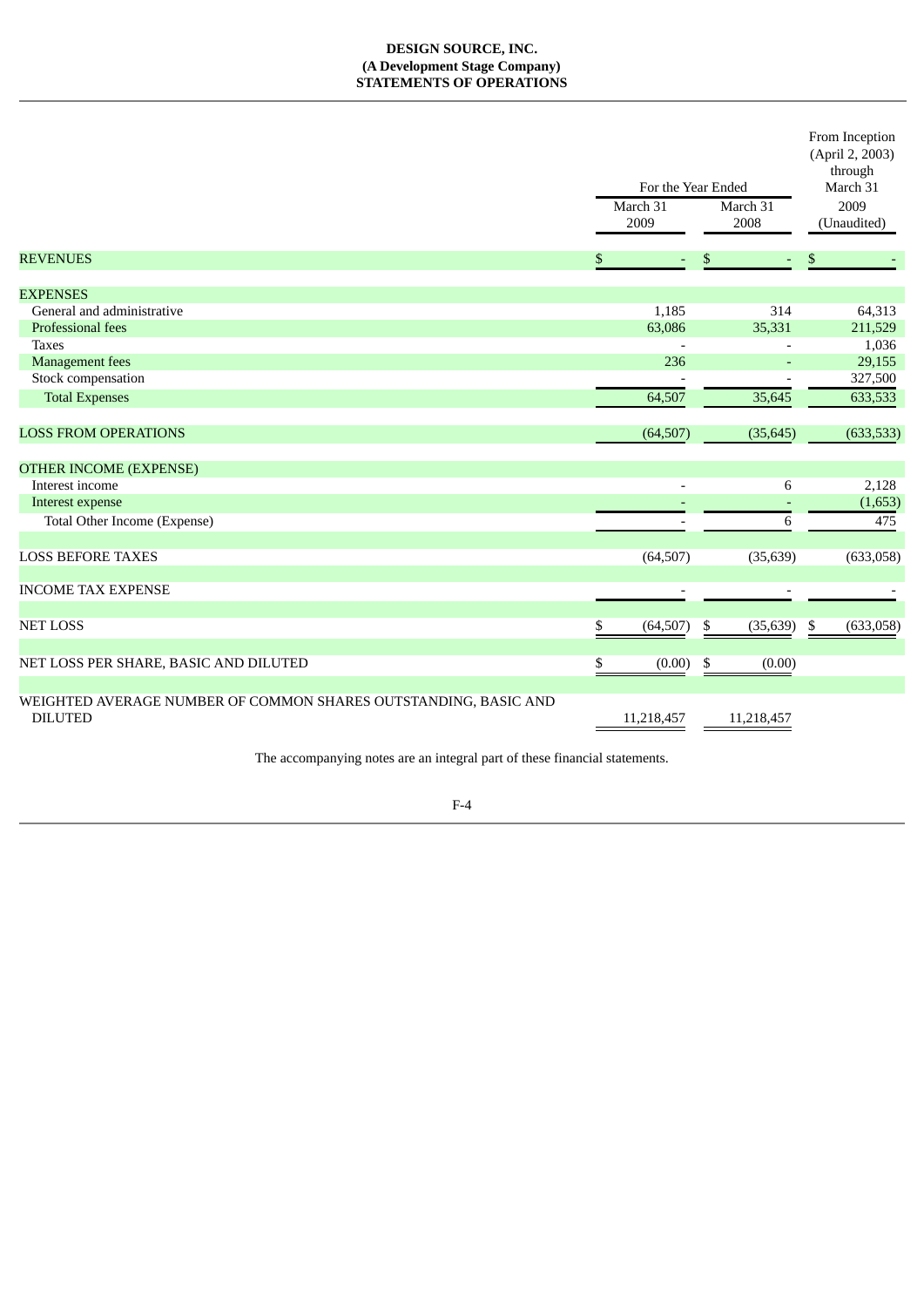## **DESIGN SOURCE, INC. (A Development Stage Company) STATEMENT OF STOCKHOLDERS' EQUITY (DEFICIT)**

|                                                                                                             | Shares     | Common Stock<br>Amount | Additional<br>Paid-in<br>Capital | Stock<br>Subscription<br>Receivable | Deficit<br>Accumulated<br>During<br>Development<br>Stage | Total<br>Stockholders'<br>Equity<br>(Deficit) |
|-------------------------------------------------------------------------------------------------------------|------------|------------------------|----------------------------------|-------------------------------------|----------------------------------------------------------|-----------------------------------------------|
| Balance, April 2, 2003 (Inception)                                                                          |            | \$.                    |                                  |                                     |                                                          | \$                                            |
| Stock issued upon incorporation at \$0.05<br>per share for payment of advances and<br>expense reimbursement | 435,000    | $\overline{4}$         | 21,746                           |                                     |                                                          | 21,750                                        |
| Stock issued for cash at \$0.05 per share                                                                   | 200,000    | $\overline{2}$         | 9,998                            |                                     |                                                          | 10,000                                        |
| Stock issued for expense reimbursement at<br>\$0.05 per share                                               | 83,457     | $1\,$                  | 4,172                            |                                     |                                                          | 4,173                                         |
| Net loss for the period ended March 31,<br>2004                                                             |            |                        |                                  |                                     | (30,760)                                                 | (30,760)                                      |
| Balance, March 31, 2004 (Unaudited)                                                                         | 718,457    | 7                      | 35,916                           |                                     | (30,760)                                                 | 5,163                                         |
| Net loss for the year ended March 31,<br>2005                                                               |            |                        |                                  |                                     | (16, 676)                                                | (16, 676)                                     |
| Balance, March 31, 2005 (Unaudited)                                                                         | 718,457    | 7                      | 35,916                           |                                     | (47, 436)                                                | (11, 513)                                     |
| Stock issued for cash at \$0.05 per share<br>for cash and subscription receivable                           | 3,320,000  | 33                     | 165,967                          | (6,000)                             |                                                          | 160,000                                       |
| Net loss for the year ended March 31,<br>2006                                                               |            |                        |                                  |                                     | (35, 028)                                                | (35, 028)                                     |
| Balance, March 31, 2006 (Unaudited)                                                                         | 4,038,457  | 40                     | 201,883                          | (6,000)                             | (82, 464)                                                | 113,459                                       |
| Payment of stock subscription receivable                                                                    |            | $\overline{a}$         |                                  | 6,000                               |                                                          | 6,000                                         |
| Stock issued for cash at \$0.05 per share                                                                   | 130,000    | $\overline{2}$         | 6,498                            |                                     | $\sim$                                                   | 6,500                                         |
| Stock issued for compensation at \$0.05<br>per share                                                        | 6,550,000  | 66                     | 327,434                          |                                     |                                                          | 327,500                                       |
| Net loss for the year ended March 31,<br>2007                                                               |            |                        |                                  |                                     | (450, 448)                                               | (450, 448)                                    |
| Balance, March 31, 2007 (Unaudited)                                                                         | 10,718,457 | 108                    | 535,815                          |                                     | (532, 912)                                               | 3,011                                         |
| Sale of common stock at \$0.10 per share                                                                    | 500,000    | 5                      | 49,995                           |                                     |                                                          | 50,000                                        |
| Net loss for the period ended March 31,<br>2008                                                             |            |                        |                                  |                                     | (35, 639)                                                | (35, 639)                                     |
| Balance, March 31, 2008 (Audited)                                                                           | 11,218,457 | 113                    | 585,810                          |                                     | (568, 551)                                               | 17,372                                        |
| Net loss for the period ended March 31,<br>2009                                                             |            |                        |                                  |                                     | (64, 507)                                                | (64, 507)                                     |
| Balance, March 31, 2009 (Audited)                                                                           | 11,218,457 | \$<br>113              | \$<br>585,810                    | \$                                  | \$<br>(633,058)                                          | \$<br>(47, 135)                               |

The accompanying notes are an integral part of these financial statements.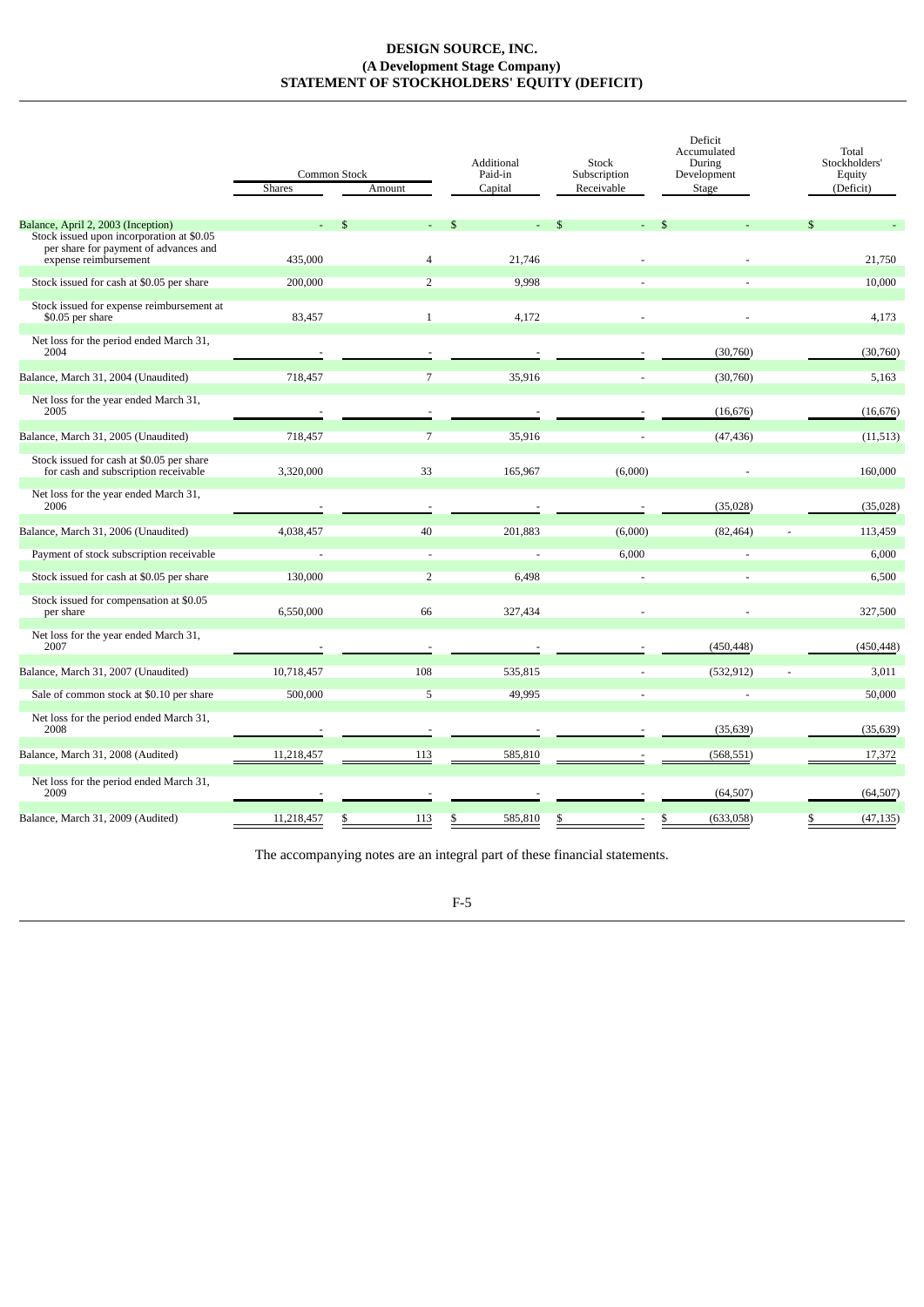## **DESIGN SOURCE, INC. (A Development Stage Company) STATEMENTS OF CASH FLOWS**

|                                                                             | For the Year Ended<br>March 31<br>2009 | March 31<br>2008 |               | From Inception<br>(April 2, 2003)<br>through<br>March 31<br>2009<br>(Unaudited) |            |
|-----------------------------------------------------------------------------|----------------------------------------|------------------|---------------|---------------------------------------------------------------------------------|------------|
| <b>CASH FLOWS FROM OPERATING ACTIVITIES:</b>                                |                                        |                  |               |                                                                                 |            |
| Net loss                                                                    | \$<br>$(64,507)$ \$                    |                  | $(35,639)$ \$ |                                                                                 | (633,058)  |
| Adjustments to reconcile net loss to net cash used in operating activities: |                                        |                  |               |                                                                                 |            |
| Increase in accounts payable                                                | 42,147                                 |                  | 2,752         |                                                                                 | 47,147     |
| Stock issued for compensation                                               |                                        |                  |               |                                                                                 | 327,500    |
| Issuance of common stock for reimbursement of expenses                      |                                        |                  |               |                                                                                 | 25,923     |
| Net cash used in operating activities                                       | (22, 360)                              |                  | (32, 887)     |                                                                                 | (232, 488) |
| <b>CASH FLOWS FROM FINANCING ACTIVITIES:</b>                                |                                        |                  |               |                                                                                 |            |
| Proceeds from shareholder loans                                             |                                        |                  |               |                                                                                 | 21,560     |
| Repayment of shareholder loans                                              |                                        |                  |               |                                                                                 | (21, 560)  |
| Proceeds from issuance of common stock                                      |                                        |                  | 50,000        |                                                                                 | 232,500    |
| Net cash provided by financing activities                                   |                                        |                  | 50,000        |                                                                                 | 232,500    |
| NET INCREASE (DECREASE) IN CASH                                             | (22,360)                               |                  | 17,113        |                                                                                 | 12         |
| <b>CASH, BEGINNING OF PERIOD</b>                                            | 22,372                                 |                  | 5,259         |                                                                                 |            |
| <b>CASH, END OF PERIOD</b>                                                  | \$<br>12                               | \$               | 22,372        | \$                                                                              | 12         |
| SUPPLEMENTAL CASH FLOW INFORMATION:                                         |                                        |                  |               |                                                                                 |            |
| Interest paid                                                               | \$<br>$\overline{a}$                   | \$               |               | \$                                                                              | 1,653      |
| Income taxes paid                                                           | \$                                     | \$               |               | \$                                                                              |            |
|                                                                             |                                        |                  |               |                                                                                 |            |

The accompanying notes are an integral part of these financial statements.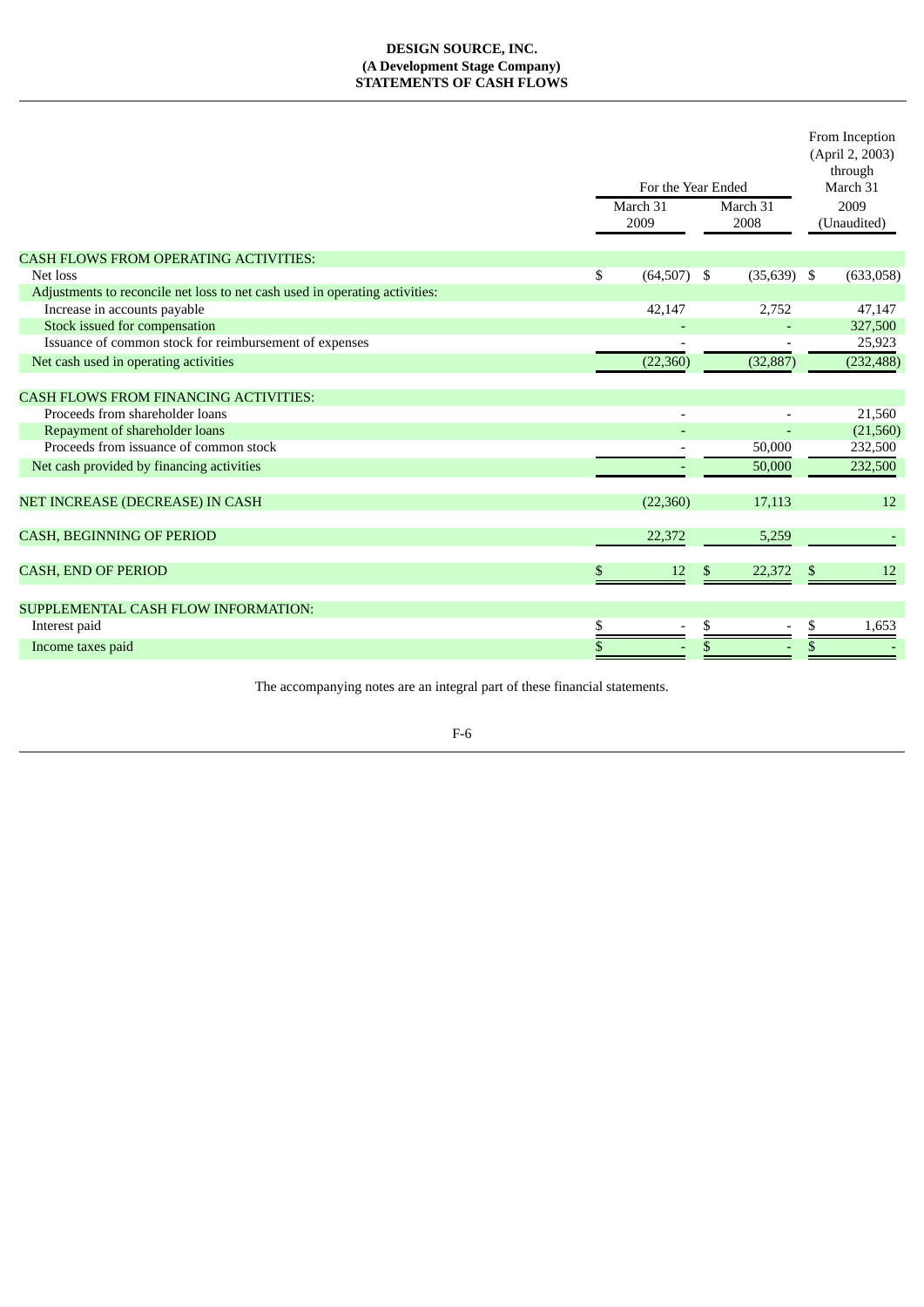#### **NOTE 1 – ORGANIZATION AND BASIS OF PRESENTATION**

Design Source, Inc. (hereinafter "the Company") was incorporated on April 2, 2003 under the laws of the State of Nevada for the purpose of offering textiles to the commercial designer market utilizing the internet. The Company's headquarters is located in Chapel Hill, North Carolina. The Company is a development stage enterprise.

The Company's yearend is March 31.

## **NOTE 2 – SUMMARY OF SIGNIFICANT ACCOUNTING POLICIES**

This summary of significant accounting policies is presented to assist in understanding the accompanying financial statements. The financial statements and notes are representations of the Company's management, which is responsible for their integrity and objectivity. These accounting policies conform to accounting principles generally accepted in the United States of America and have been consistently applied in the preparation of the financial statements.

#### Accounting Method

The Company's financial statements are prepared using the accrual basis of accounting in accordance with accounting principles generally accepted in the United States of America.

#### Development Stage Activities

The Company has been in the development stage since its formation and has not realized any revenue from operations. The Company is a shell corporation which has yet to engage in its intended business of offering commercial upholstery, drapery, bedspread, panel and wall covering fabrics.

### Going Concern

The accompanying financial statements have been prepared assuming that the Company will continue as a going concern. As reflected in the financial statements, the Company incurred net losses of \$64,507 and \$35,639 for the years ended March 31, 2009 and 2008, respectively. In addition, the Company had an accumulated deficit of \$633,058 and \$568,551 at March 31, 2009 and 2008, respectively. Since its inception, the Company has not generated any revenues and has minimal cash resources.

These circumstances raise substantial doubt about the Company's ability to continue as a going concern. The consolidated financial statements do not include any adjustments that might result from the outcome of this uncertainty. Management's efforts have been directed towards the development and implementation of a plan to generate sufficient revenues to cover all of its present and future costs and expenses. For the twelve-month subsequent period, the Company anticipates that its minimum operating cash requirements to continue as a going concern will be approximately \$ 60,000.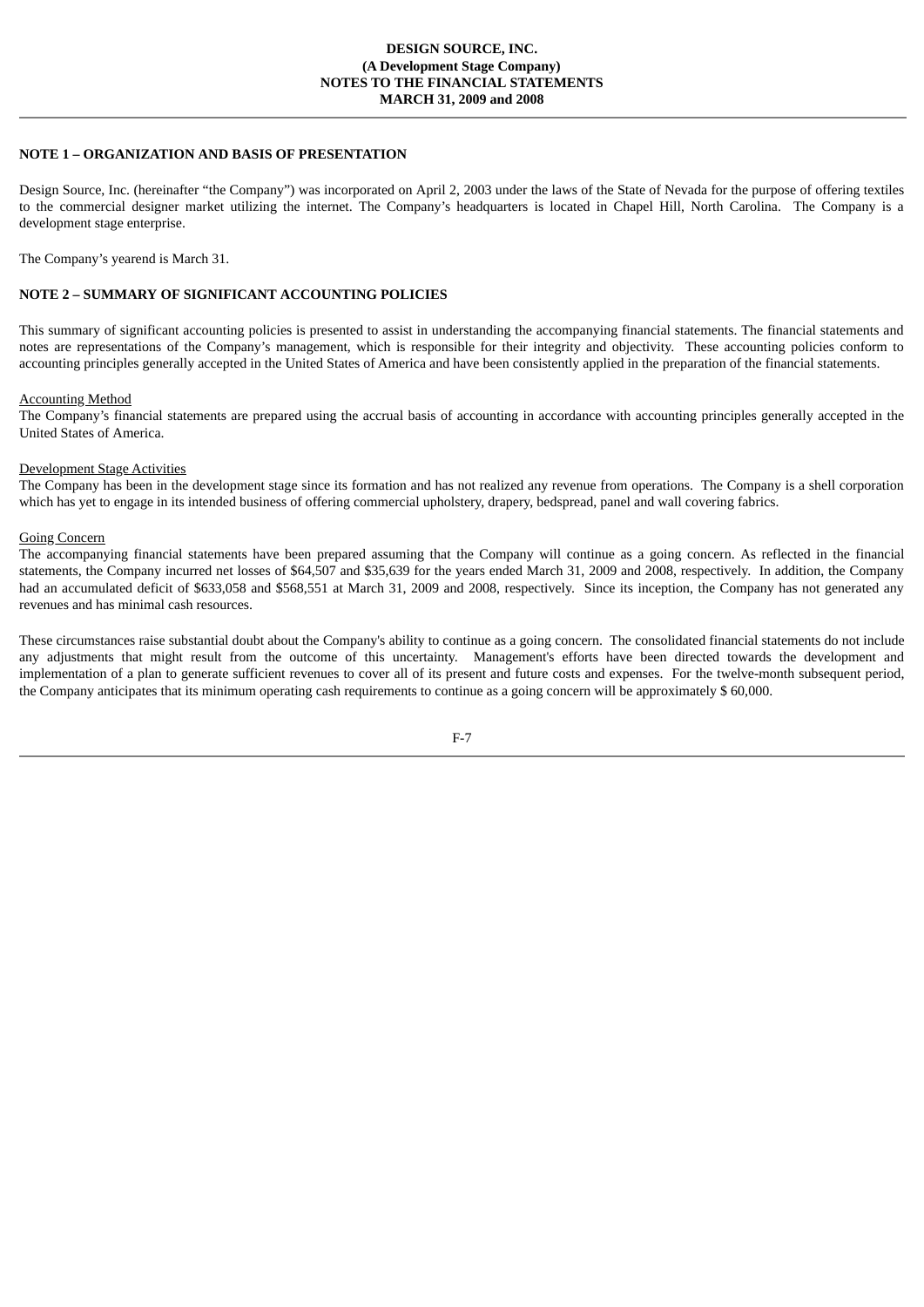### **DESIGN SOURCE, INC. (A Development Stage Company) NOTES TO THE FINANCIAL STATEMENTS MARCH 31, 2009 and 2008**

## **NOTE 2 – SUMMARY OF SIGNIFICANT ACCOUNTING POLICIES (continued)**

The Company has determined that it cannot continue with its business operations as outlined in our original business plan because of a lack of financial results and resources; therefore, although it may return to its intended business operations at a later date, management has redirected their focus towards identifying and pursuing options regarding the development of a new business plan and direction. The Company intends to explore various business opportunities that have the potential to generate positive revenue, profits and cash flow in order to financially accommodate the costs of being a publicly held company. However, the Company cannot assure that there will be any other business opportunities available nor the nature of the business opportunity, nor indication of the financial resources required of any possible business opportunity.

The Company has minimal operating costs and expenses at the present time due to its limited business activities. The Company, however, will be required to raise additional capital over the next twelve months to meet our current administrative expenses, and we may do so in connection with or in anticipation of possible acquisition transactions. This financing may take the form of additional sales of our equity securities and/or loans from our directors. There is no assurance that additional financing will be available, if required, or on terms favorable to the Company.

The financial statements do not include any adjustments relating to the recoverability and classification of recorded assets, or the amounts and classification of liabilities that might be necessary in the event the Company cannot continue in existence.

The accompanying financial statements have been prepared, in accordance with accounting principles generally accepted in the United States ("U.S. GAAP") and pursuant to the rules and regulations of the Securities and Exchange Commission (the "SEC").

#### Cash and Cash Equivalents

For purposes of the statement of cash flows, the Company considers all short-term debt with original maturities of three months or less to be cash equivalents.

#### Fair Value of Financial Instruments

The Company's financial instruments as defined by Statement of Financial Accounting Standards No. 107, "Disclosures about Fair Value of Financial Instruments," may include cash, and accounts payable. All such instruments are accounted for on a historical cost basis, which, due to the short maturity of these financial instruments, approximates fair value at March 31, 2009 and March 31, 2008.

#### Use of Estimates

The process of preparing financial statements in conformity with accounting principles generally accepted in the United States of America requires the use of estimates and assumptions regarding certain types of assets, liabilities, revenues, and expenses. Such estimates primarily relate to unsettled transactions and events as of the date of the financial statements. Accordingly, upon settlement, actual results may differ from estimated amounts.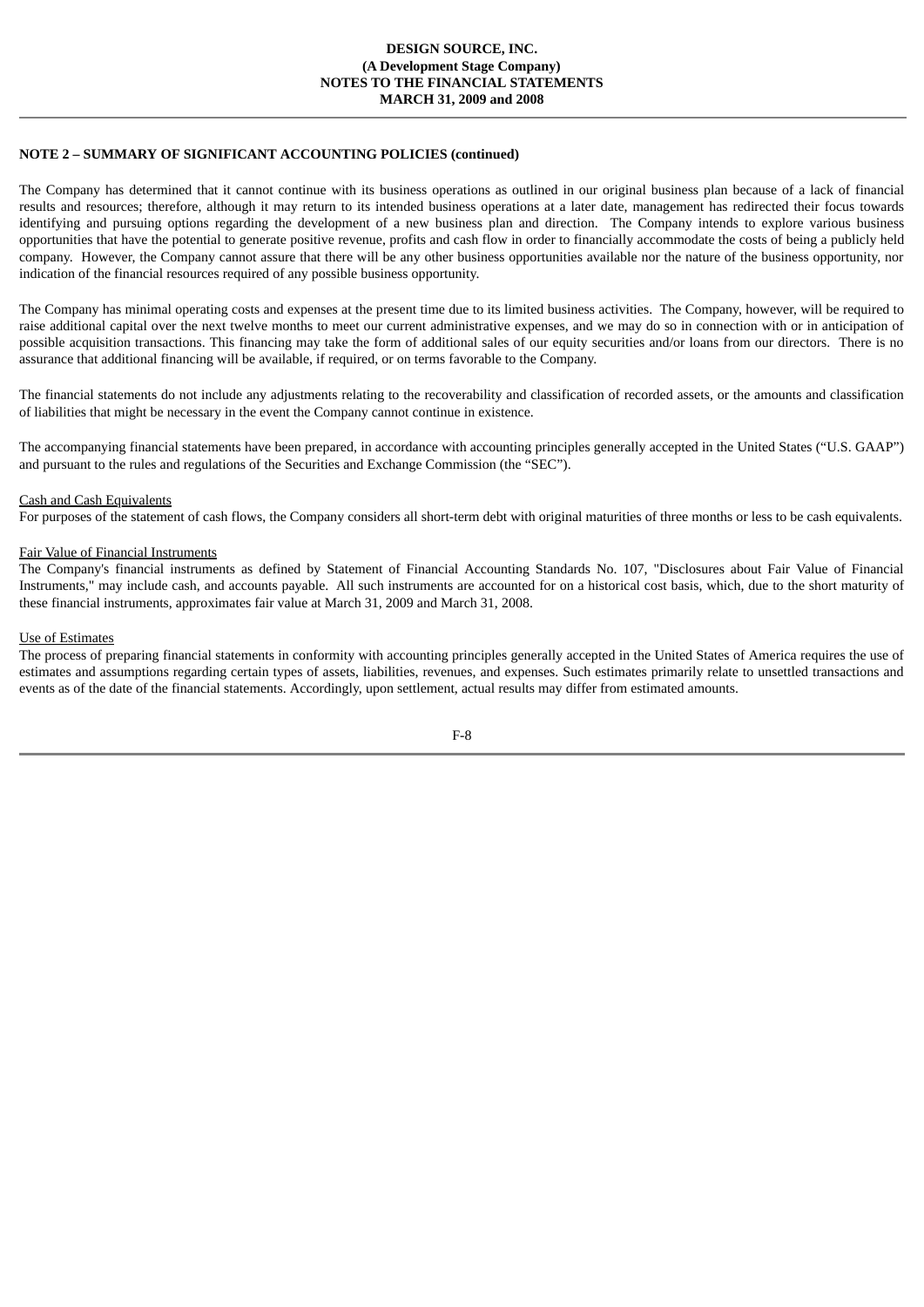## **NOTE 2 – SUMMARY OF SIGNIFICANT ACCOUNTING POLICIES (continued)**

#### Provision for Taxes

Income taxes are provided based upon the liability method of accounting pursuant to Statement of Financial Accounting Standards No. 109, "Accounting for Income Taxes" (hereinafter "SFAS No. 109"). Under this approach, deferred income taxes are recorded to reflect the tax consequences in future years of differences between the tax basis of assets and liabilities and their financial reporting amounts at each year-end. A valuation allowance is recorded against the deferred tax asset if management does not believe the Company has met the "more likely than not" standard imposed by SFAS No. 109 to allow recognition of such an asset.

#### Basic and Diluted Earnings (Loss) Per Share

The Company utilizes Statement of Financial Accounting Standards No. 128, "Earnings Per Share". Basic earnings per share is calculated on the weighted effect of all common shares issued and outstanding, and is calculated by dividing net income available to common stockholders by the weighted average shares outstanding during the period. Diluted earnings per share, which is calculated by dividing net income available to common stockholders by the weighted average number of common shares used in the basic earnings per share calculation, plus the number of common shares that would be issued assuming conversion of all potentially dilutive securities outstanding, is not presented separately as it is anti-dilutive.

#### Recently Issued Accounting Pronouncements Affecting the Company

New accounting standards that have been issued or proposed by the FASB or other standards-setting bodies that do not require adoption until a future date are not expected to have a material impact on the financial statements upon adoption.

## **NOTE 3 – EQUITY TRANSACTIONS**

The Company is authorized to issue 100,000,000 shares of \$0.00001 par value common stock. All shares have equal voting rights, are non-assessable and have one vote per share. Voting rights are not cumulative and, therefore, the holders of more than 50% of the common stock could, if they choose to do so, elect all of the directors of the Company.

Upon incorporation, the Company issued 435,000 shares of common stock at a price of \$0.05 per share as reimbursement of a cash advance in the amount of \$1,000 and expenses paid personally by a director totaling \$20,750.

During the period ending March 31, 2004, an additional 283,457 shares of common stock were issued at \$0.05 per share for reimbursement of expenses paid personally by a director totaling \$4,173 and for cash totaling \$10,000.

During the period ending March 31, 2006, an additional 3,320,000 shares of common stock were issued at \$0.05 per share for cash totaling \$160,000 and subscription receivable of \$6,000.

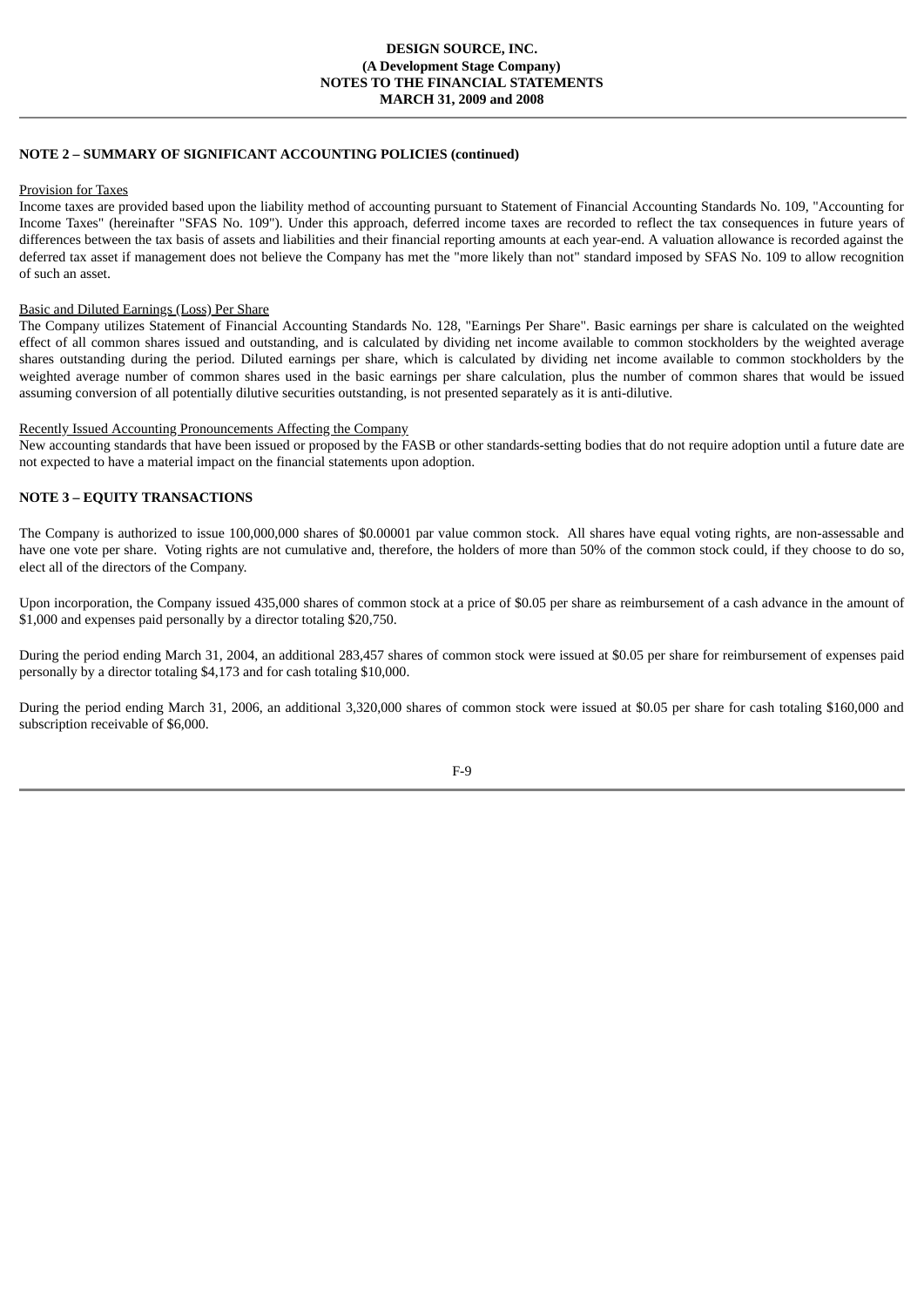### **DESIGN SOURCE, INC. (A Development Stage Company) NOTES TO THE FINANCIAL STATEMENTS MARCH 31, 2009 and 2008**

## **NOTE 3 – EQUITY TRANSACTIONS (continued)**

During the year ended March 31, 2007, 130,000 shares of common stock were issued at \$0.05 per share for cash totaling \$6,500 to outside investors; 6,550,000 share of common stock were issued to its officers for compensation at \$0.05 per share for \$327,500 and \$6,000 subscription receivable was received.

During the year ended March 31, 2008, 500,000 shares of common stock were issued at \$0.10 per share for cash totaling \$50,000 to Milestone Enhanced Fund Ltd;

During the year ended March 31, 2009, the Company had issued no additional shares of common stock.

## **NOTE 4 – INCOME TAXES**

At March 31, 2009 and March 31, 2008, the Company had a deferred tax asset of approximately \$256,000 and \$229,000, respectively, calculated at a combined federal and state expected rate of 40.5%. As management of the Company cannot determine that it is more likely than not that the Company will realize the benefit of the net deferred tax asset, a valuation allowance equal to the net deferred tax asset has been recorded.

The significant components of the deferred tax assets at March 31, 2009 and March 31, 2008 were as follows:

|                                         |  |           | March 31, 2009 March 31, 2008 |           |
|-----------------------------------------|--|-----------|-------------------------------|-----------|
| Deferred tax asset-net operating losses |  | 256,000   |                               | 229,000   |
| Deferred tax asset valuation allowance  |  | (256,000) |                               | (229,000) |
| Net deferred tax asset                  |  | ۰         |                               |           |

At March 31, 2009 and March 31, 2008, the Company has net operating loss carry forwards of \$633,000 and \$569,000 respectively, which begin to expire in the year 2028. The change in the allowance account from March 31, 2008 to March 31, 2009 was \$27,000.

#### **NOTE 5 - RELATED PARTY DEBT AND TRANSACTIONS**

In 2004 and 2005, Company directors loaned the Company a total of \$21,560. The underlying notes were unsecured with interest at 5%, and a scheduled maturity of October 2007 for all principal and accrued interest. There were no monthly note payments due during the term of the loans. As of March 31, 2008 and 2007, all shareholder loans and accrued interest had been repaid.

## **NOTE 6 – SUBSEQUENT EVENTS**

On May 8, 2009, the Company issued a convertible promissory note in the principal amount of \$80,000. This note is payable on November 8, 2010 and bears an interest rate of 8.25% per annum payable at the end of the term. The terms of conversion have not been determined.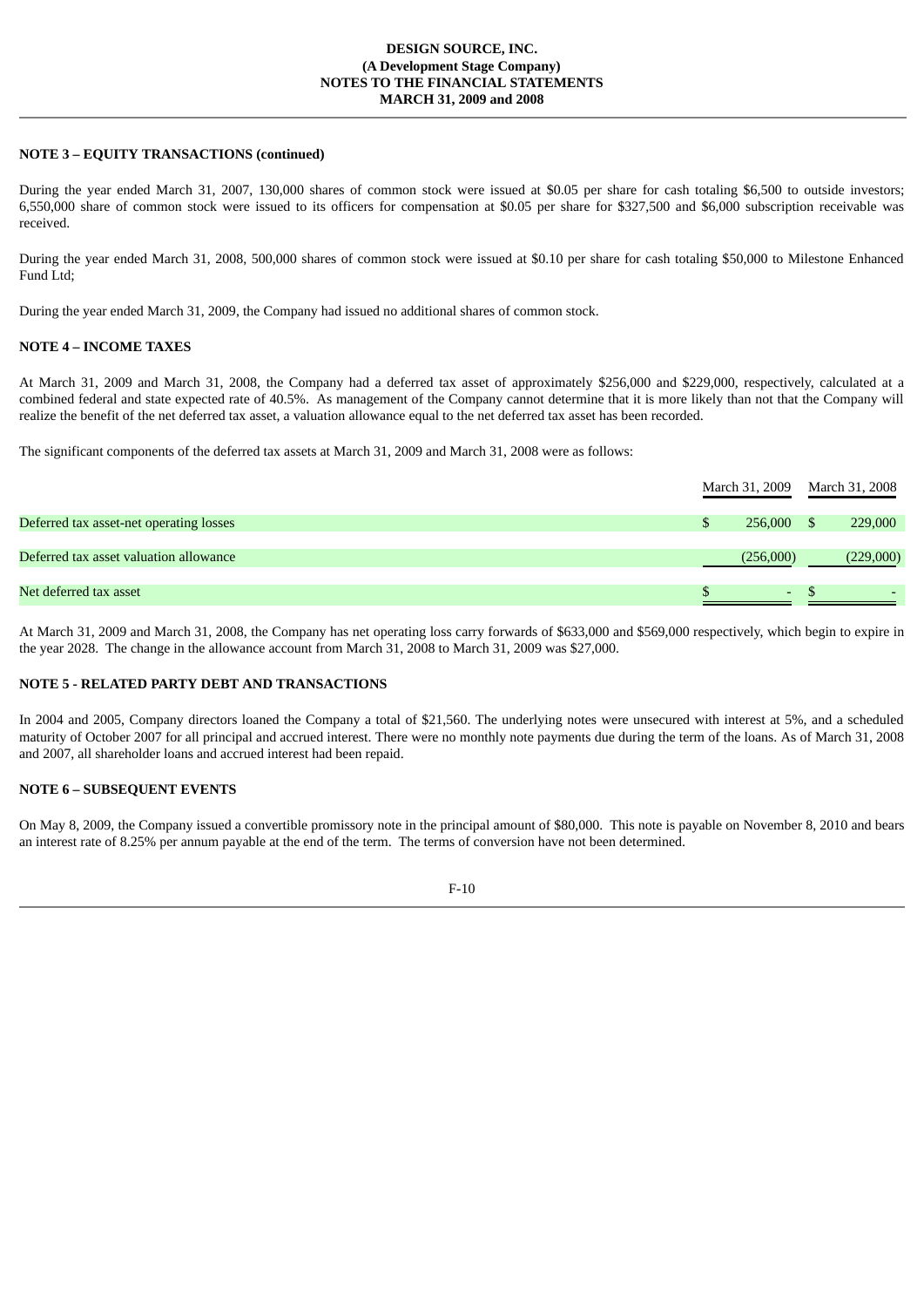#### **EXHIBIT 4.1**

NEITHER THE ISSUANCE AND SALE OF THIS NOTE NOR THE SECURITIES INTO WHICH THIS NOTE IS CONVERTIBLE HAVE BEEN REGISTERED UNDER THE SECURITIES ACT OF 1933, AS AMENDED, OR APPLICABLE STATE SECURITIES LAWS. THE SECURITIES MAY NOT BE OFFERED FOR SALE, SOLD, TRANSFERRED OR ASSIGNED IN THE ABSENCE OF (I) AN EFFECTIVE REGISTRATION STATEMENT FOR THE SECURITIES UNDER THE SECURITIES ACT OF 1933, AS AMENDED, OR (II) AN OPINION OF COUNSEL, IN A FORM REASONABLY ACCEPTABLE TO THE COMPANY, THAT REGISTRATION IS NOT REQUIRED UNDER SAID ACT. NOTWITHSTANDING THE FOREGOING, THIS NOTE MAY BE PLEDGED IN CONNECTION WITH A BONA FIDE MARGIN ACCOUNT OR OTHER LOAN OR FINANCING ARRANGEMENT SECURED BY THIS NOTE. ANY TRANSFEREE OF THIS NOTE SHOULD CAREFULLY REVIEW THE TERMS OF THIS NOTE. THE PRINCIPAL AMOUNT REPRESENTED BY THIS NOTE AND, ACCORDINGLY, THE SECURITIES ISSUABLE UPON CONVERSION HEREOF MAY BE LESS THAN THE AMOUNTS SET FORTH ON THE FACE HEREOF PURSUANT TO THIS NOTE.

#### **DESIGN SOURCE, INC.** 8.25% CONVERTIBLE PROMISSORY NOTE

Issuance Date: May 8, 2009 Principal Amount: U.S. \$80,000.00

FOR VALUE RECEIVED, **Design Source, Inc.**, a Nevada corporation (the "**Company**"), hereby promises to pay to **MILESTONE ENHANCED FUND LTD**. or registered assigns ("**Holder**") the amount set out above as the Original Principal Amount (as reduced pursuant to the terms hereof pursuant to redemption, conversion or otherwise, the "**Principal**") when due, whether upon the Maturity Date (as defined below), acceleration, redemption or otherwise (in each case in accordance with the terms hereof) and to pay interest at the rate of 8.25% per annum ("**Interest**") from the date set out above as the Issuance Date (the "**Issuance Date**") until the same becomes due and payable on the Maturity Date.

1. PAYMENTS OF PRINCIPAL; MATURITY. Payment of principal and interest due on this Note is payable no later than November 8, 2010 (the "**Maturity Date**"); provided, however, that each of the parties hereto may mutually agree to extend the term of this Note beyond the Maturity Date.

2. PREPAYMENT. The Company and the Holder understand and agree that the principal amount of the Note and any interest accrued thereon be prepaid by the Company at any time without penalty.

3. CONVERSION OF NOTE. This Note shall be convertible into shares of the Company's common stock (the "**Shares**"), on the terms and conditions set forth in this Section 3.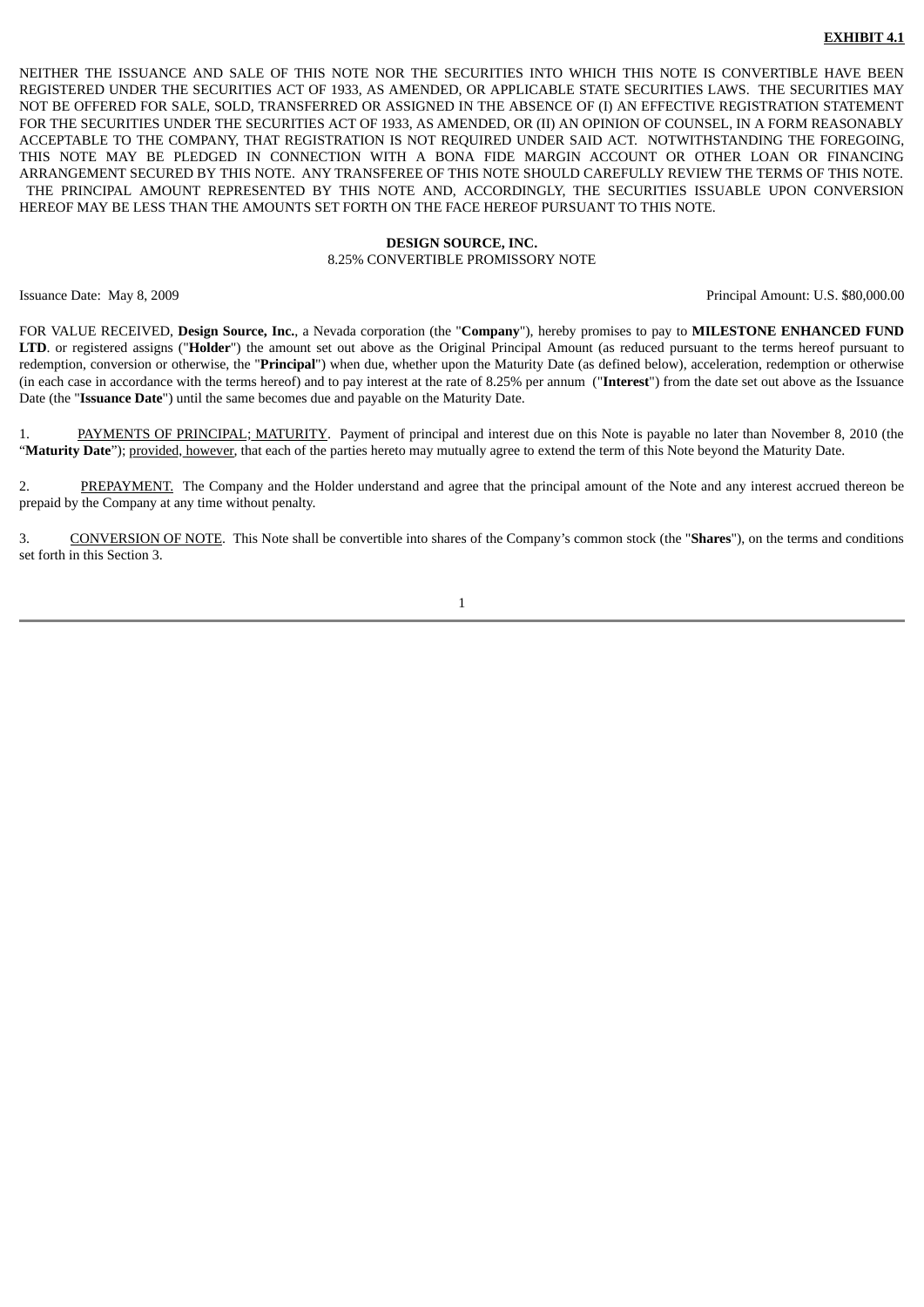(a) Conversion Right. Subject to the provisions of Section 3(c)(i) hereof and pursuant to terms to be mutually agreed upon by the Company and the Holder in writing at a later date, the Holder shall be entitled to convert any portion of the outstanding and unpaid principal and interest balance due on the Note in accordance with Section 3 of this Note into Shares at a conversion price to be mutually determined by the Company and the Holder (the "**Conversion Price**"). The Company shall not issue any fractions of a Share upon any conversion. If the issuance would result in the issuance of a fraction of a Share, the Company shall round such fraction of a Share up to the nearest whole Share. The Company shall pay any and all taxes that may be payable with respect to the issuance and delivery of Shares upon conversion of any conversion amount.

#### (b) Mechanics of Conversion.

(i) Notice of Conversion. To convert this Note, the Holder hereof shall deliver written notice thereof, substantially in the form of Exhibit A to this Note, with appropriate insertions (the "Conversion Notice"), to the Company at its address as set forth herein. The date upon which the conversion shall be effective (the "Conversion Date") shall be deemed to be the date set forth in the Conversion Notice. Except as otherwise provided herein, the Company shall not have the right to object to the conversion or the calculation of the applicable conversion price, absent manifest error. Any conversion of any portion of the Note to Shares shall be deemed to be a pre-payment of principal, without any penalty, and shall be credited against any future payments of principal in the order that such payments become due and payable

(ii) Disputes. In the event of a dispute as to the number of Shares issuable to the Holder in connection with a conversion of this Note, the Company shall issue to the Holder the number of Shares not in dispute and resolve such dispute using good faith efforts with the Holder.

## (c) Limitations on Conversions.

Beneficial Ownership. The Holder of this Note (including any successor, transferee or assignee) shall not have the right or obligation to convert any portion of this Note pursuant to Section 3(b)(i) hereof to the extent that, after giving effect to such conversion, the Holder (together with the Holder's Affiliates) would beneficially own in excess of 4.99% (as may be adjusted in the manner described below, the "**Maximum Percentage**") of the number of shares of Common Stock outstanding immediately after giving effect to such conversion. For purposes of the foregoing sentence, the number of shares of Common Stock beneficially owned by the Holder and its Affiliates shall include the number of shares of Common Stock issuable upon conversion of this Note with respect to which the determination of such sentence is being made, but shall exclude the number of shares of Common Stock which would be issuable upon (A) conversion of the remaining, nonconverted portion of this Note beneficially owned by the Holder or any of its Affiliates and (B) exercise or conversion of the unexercised or nonconverted portion of any other securities of the Company (including, without limitation, any Other Notes or Warrants) subject to a limitation on conversion or exercise analogous to the limitation contained herein beneficially owned by the Holder or any of its Affiliates. Except as set forth in the preceding sentence, for purposes of this Section 3(c), beneficial ownership shall be calculated in accordance with Section 13(d) of the Securities Exchange Act of 1934, as amended. For purposes of this Section 3(c), in determining the number of outstanding shares of Common Stock, the Holder may rely on the number of outstanding shares of Common Stock as reflected in the most recently filed document among: (x) the Company's most recent public filing with the Securities and Exchange Commission containing such information, (y) a more recent public announcement by the Company or (z) any other notice by the Company or the Transfer Agent setting forth the number of shares of Common Stock outstanding. For any reason at any time, during regular business hours of the Company and upon the written request of the Holder, the Company shall within two (2) Business Days confirm in writing to the Holder the number of shares of Common Stock then outstanding. In any case, the number of outstanding shares of Common Stock shall be determined after giving effect to the conversion or exercise of securities of the Company, including this Note, by the Holder or its Affiliates since the date as of which such number of outstanding shares of Common Stock was reported. By written notice to the Company, the Holder may increase or decrease the Maximum Percentage to any other percentage specified in such notice; provided that (i) any such increase will not be effective until the sixty-first (61<sup>st</sup>) day after such notice is delivered to the Company, (ii) any such increase or decrease will apply only to the Holder and not to any other holder of Notes, and (iii) such Maximum Percentage shall not, in any event, exceed 19.99%.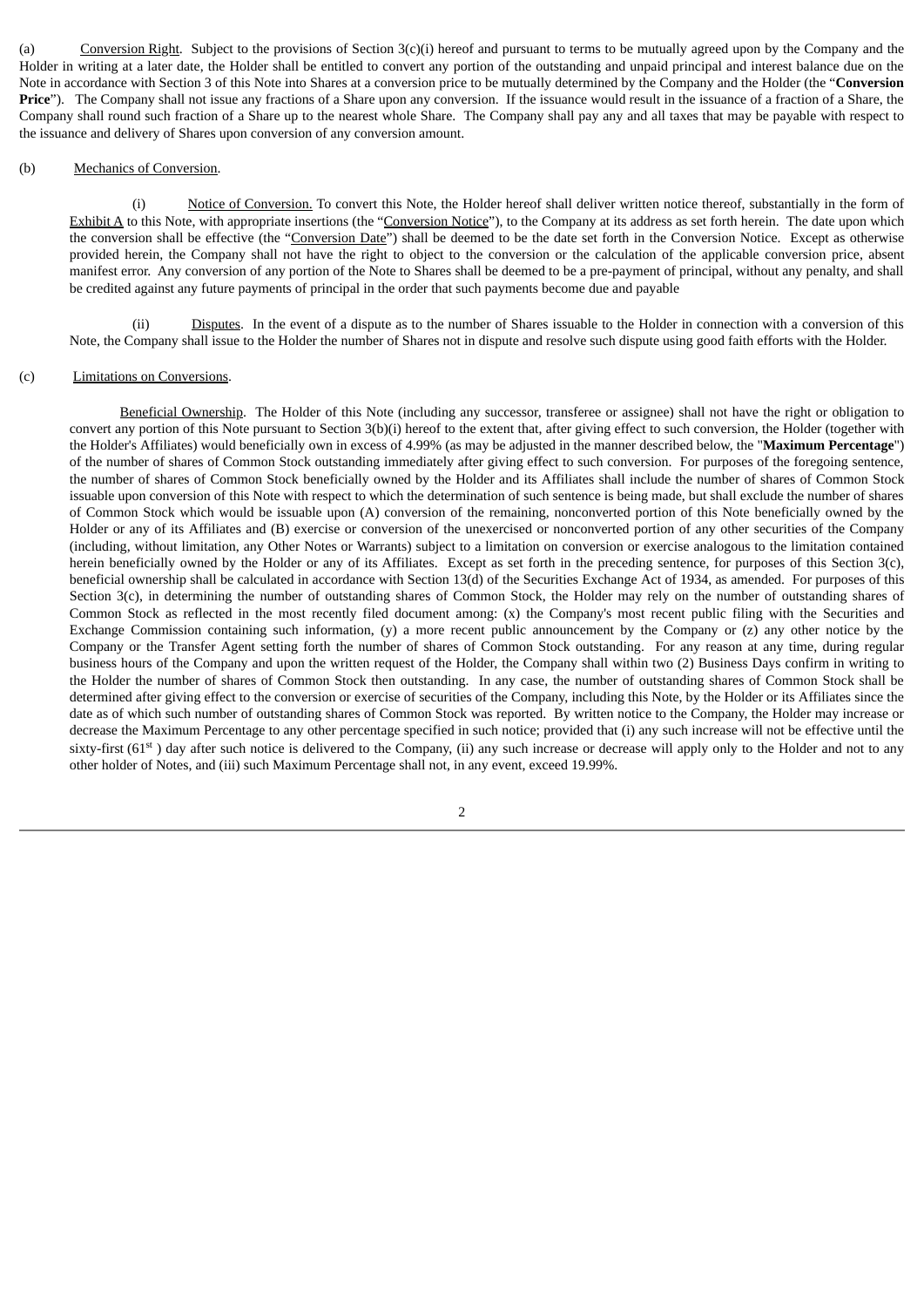4. EVENT OF DEFAULT. Failure by the Company to make payment pursuant to Section 1 hereof shall constitute an event of default ("Event of Default"). In an Event of Default, the Holder shall be entitled to all legal remedies available to it to pursue collections, and the Company shall bear all reasonable costs of collection, including but not limited to necessary attorneys' fees.

5. NO WAIVER. No failure or delay by the Holder in exercising any right, power or privilege under this Note shall operate as a waiver thereof nor shall any single or partial exercise thereof preclude any other or further exercise thereof or the exercise of any other right, power or privilege. The rights and remedies herein provided shall be cumulative and not exclusively of any rights or remedies provided by applicable law. No course of dealing between the Company and the Holder shall operate as a waiver of any rights by the Holder.

#### 6. NOTICES; PAYMENTS.

(a) Notices. Whenever notice is required to be given under this Note, unless otherwise provided herein, such notice shall be given in accordance with the Securities Purchase Agreement. Unless a specific notice is otherwise required under this Note, the Company shall provide the Holder with prompt written notice of all actions taken pursuant to this Note, including in reasonable detail a description of such action and the reason therefore.

(b) Payments. Except as otherwise provided in this Note, whenever any payment of cash is to be made by the Company to the Holder, such payment shall be made in lawful money of the United States of America by a check drawn on the account of the Company and sent via overnight courier service to the Holder at such address as previously provided to the Company in writing (which address shall be set forth in the Securities Purchase Agreement); provided that the Holder may elect to receive a payment of cash via wire transfer of immediately available funds by providing the Company with prior written notice setting out such request and the Holder's wire transfer instructions. Whenever any amount expressed to be due by the terms of this Note is due on any day which is not a Business Day, the same shall instead be due on the next succeeding day which is a Business Day.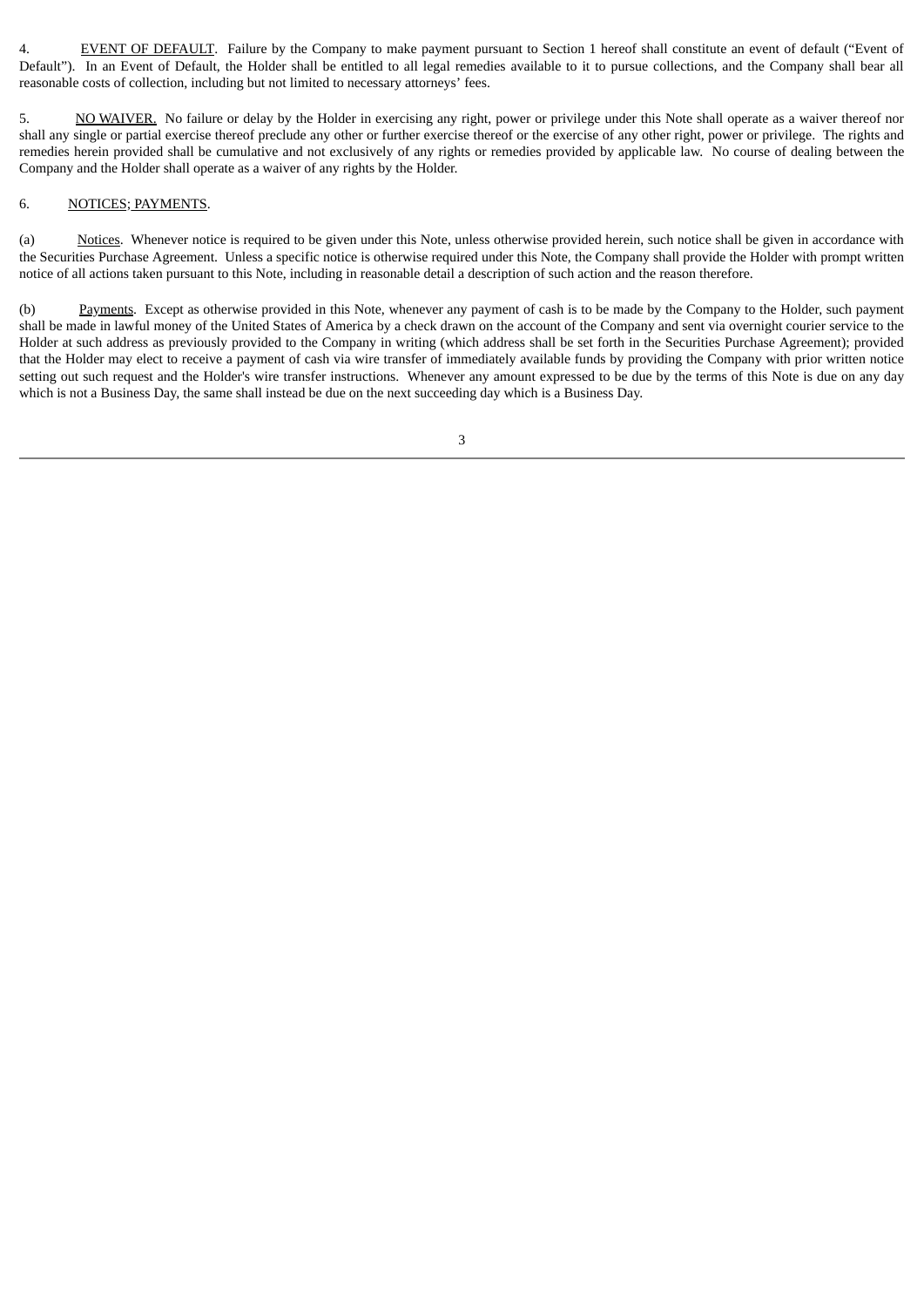7. TRANSFER. The Holder acknowledges and agrees that this Note may only be offered, sold, assigned or transferred by the Holder if consented to in writing by the Company.

8. CONSTRUCTION; HEADINGS. This Note shall be deemed to be jointly drafted by the Company and the Holder and shall not be construed against any person as the drafter hereof. The headings of this Note are for convenience of reference and shall not form part of, or affect the interpretation of, this Note.

9. SEVERABILITY. In the event that one or more of the provisions of this Note shall for any reasons be held invalid, illegal, or unenforceable in any respect, such invalidity, illegality or unenforceability shall not affect any other provision of this Note, but this Note shall be construed as if such invalid, illegal or unenforceable provision had never been contained herein.

10. GOVERNING LAW. This Note and the rights and obligations of the Company and the Holder shall be governed by and construed in accordance with the laws of the State of New York.

[SIGNATURE PAGE FOLLOWS]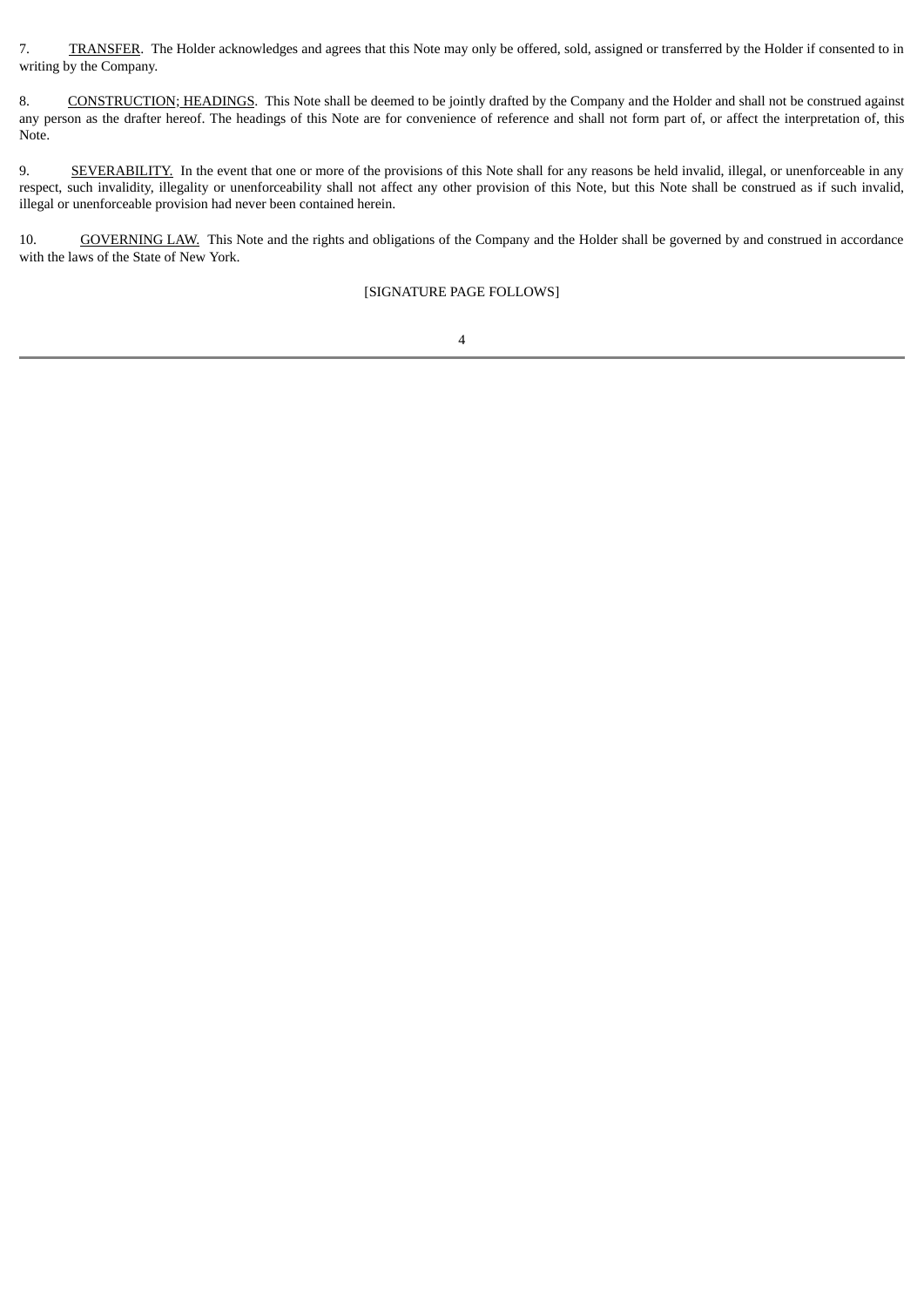IN WITNESS WHEREOF, the Company has caused this Note to be duly executed as of the Issuance Date set out above.

# **DESIGN SOURCE, INC.**

| By: /s/ Peter L. Coker                |  |
|---------------------------------------|--|
| Name: Peter Coker<br>Title: Secretary |  |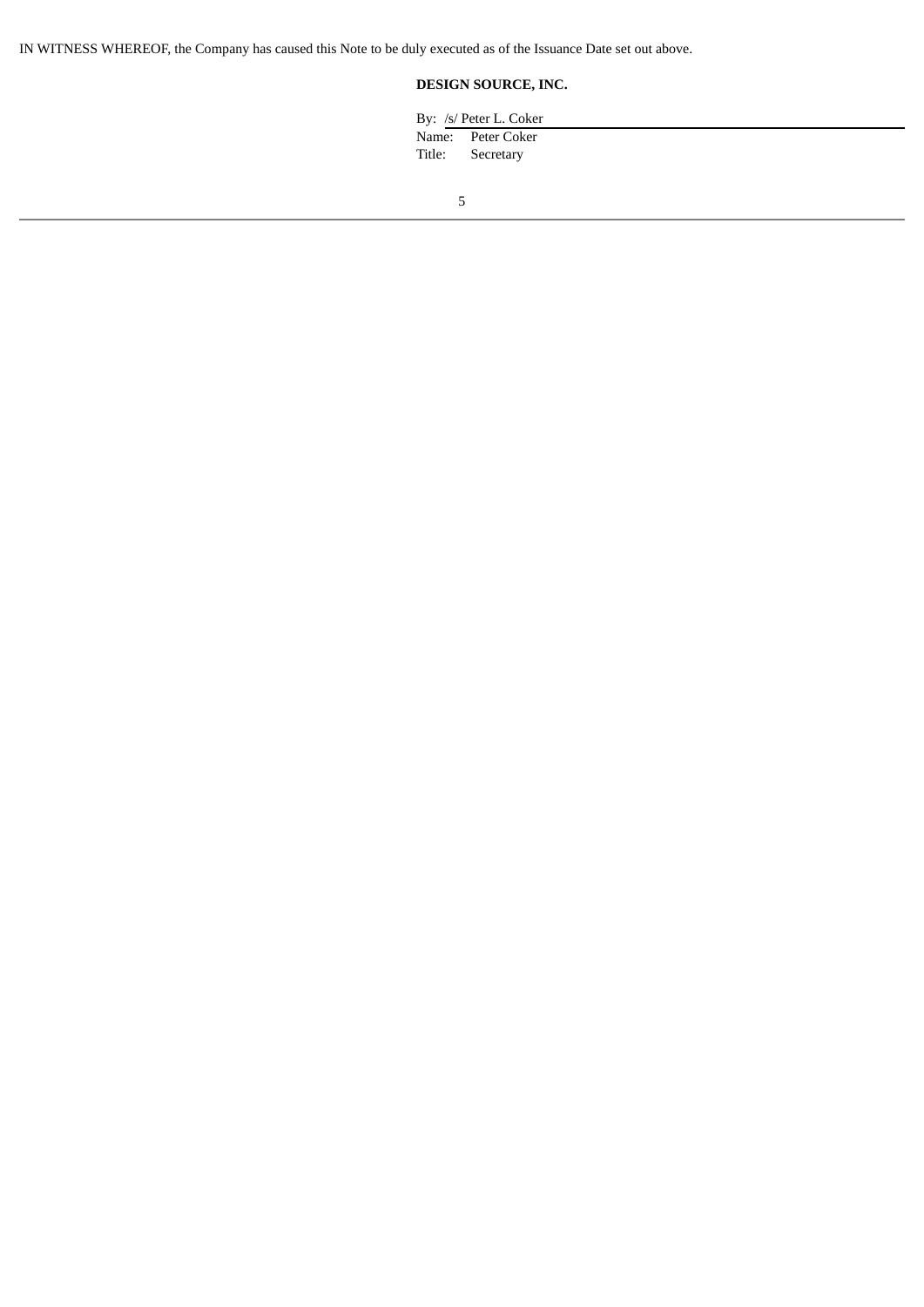# **EXHIBIT A**

# **NOTICE OF CONVERSION**

# **(To be executed by the Holder in order to convert the Note)**

**TO:**

| The undersigned hereby irrevocably elects to convert \$                                                                      | of the principal amount of the above Note into Shares |
|------------------------------------------------------------------------------------------------------------------------------|-------------------------------------------------------|
| of Common Stock of Design Source, Inc., according to the conditions stated therein, as of the Conversion Date written below. |                                                       |
| <b>Conversion Date:</b>                                                                                                      |                                                       |
| <b>Applicable Conversion Price:</b>                                                                                          |                                                       |
| Signature:                                                                                                                   |                                                       |
| Name:                                                                                                                        |                                                       |
| <b>Address:</b>                                                                                                              |                                                       |
| Amount to be converted:                                                                                                      |                                                       |
| <b>Amount of Note unconverted:</b>                                                                                           |                                                       |
| <b>Conversion Price per Unit:</b>                                                                                            |                                                       |
| Number of shares of Common Stock and Warrants to be issued including<br>as payment of interest, if applicable:               |                                                       |
| Please issue the shares of Common Stock and Warrants in the following<br>name and to the following address:                  |                                                       |
| Issue to the following account of the Holder:                                                                                |                                                       |
| <b>Authorized Signature:</b>                                                                                                 |                                                       |
| Name:                                                                                                                        |                                                       |
| Title:                                                                                                                       |                                                       |
| <b>Phone Number:</b>                                                                                                         |                                                       |
| <b>Broker DTC Participant Code:</b>                                                                                          |                                                       |
| <b>Account Number:</b>                                                                                                       |                                                       |
|                                                                                                                              |                                                       |
| 6                                                                                                                            |                                                       |
|                                                                                                                              |                                                       |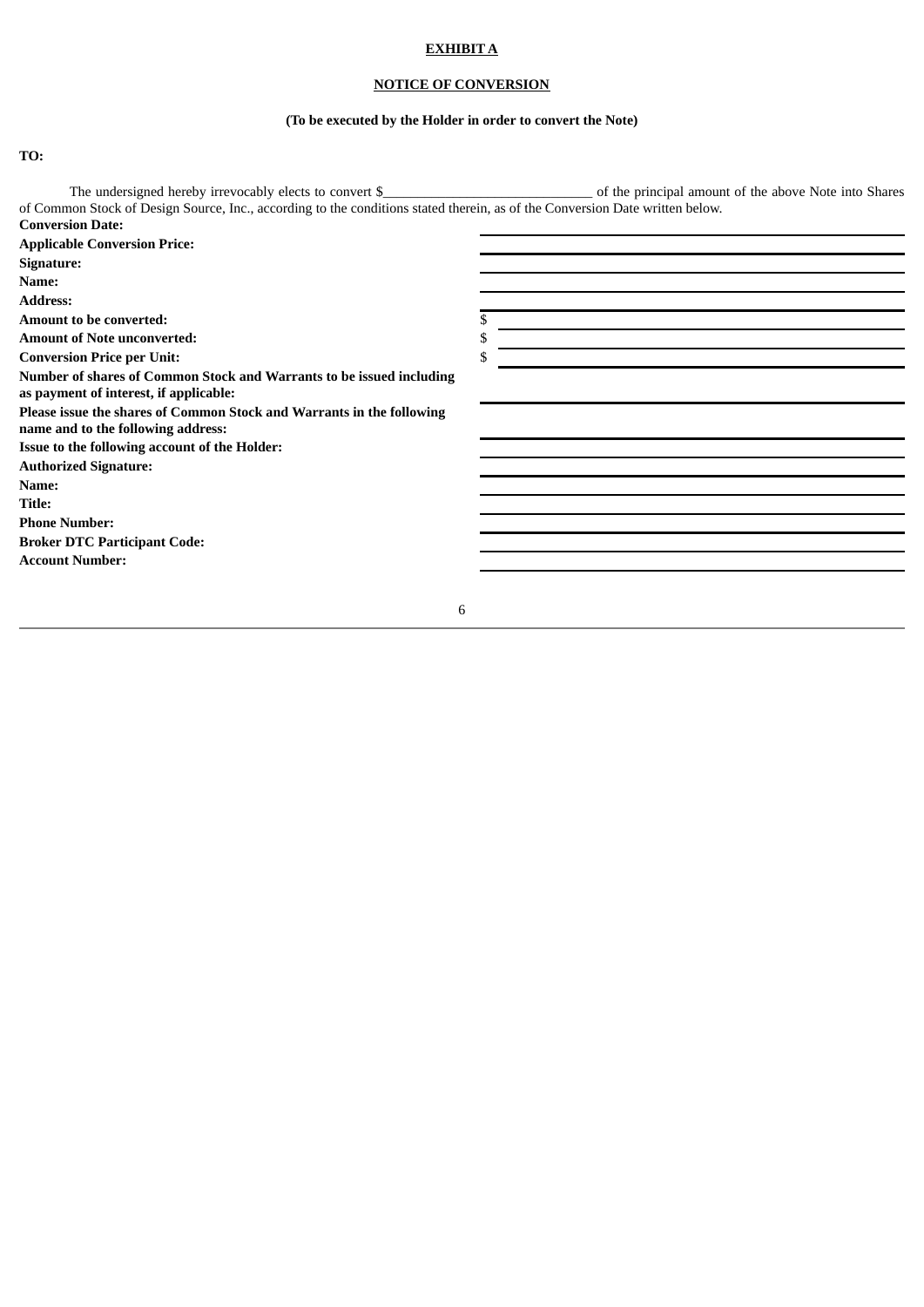# **SUBSIDIARIES OF REGISTRANT**

None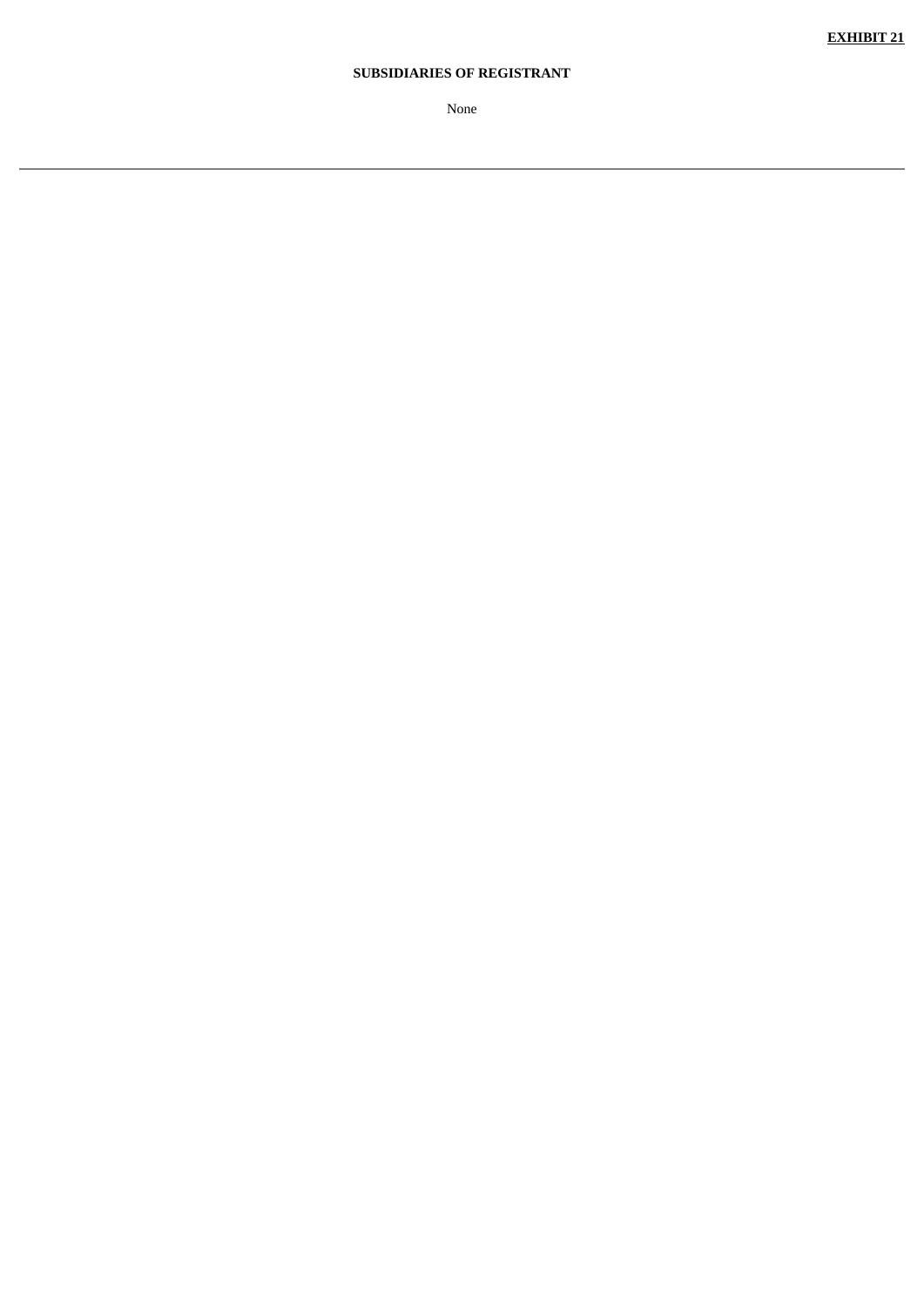#### I, Peter A. Reichard, certify that:

- 1. I have reviewed this Annual Report on Form 10-K of Design Source, Inc.
- 2. Based on my knowledge, this report does not contain any untrue statement of a material fact or omit to state a material fact necessary to make the statements made, in light of the circumstances under which such statements were made, not misleading with respect to the period covered by this report;
- 3. Based on my knowledge, the financial statements, and other financial information included in this report, fairly present in all material respects the financial condition, results of operations and cash flows of the smaller reporting company issuer as of, and for, the periods presented in this report;
- I am responsible for establishing and maintaining disclosure controls and procedures (as defined in Exchange Act Rules 13a-15(e) and 15d-15(e)) and internal control over financial reporting (as defined in Exchange Act Rules 13a-15(f) and 15d-15(f) for the registrant and have;
	- (a) Designed such disclosure controls and procedures, or caused such disclosure controls and procedures to be designed under our supervision, to ensure that material information relating to the registrant, including its consolidated subsidiaries, is made known to us by others within those entities, particularly during the period in which this report is being prepared;
	- (b) Designed such internal control over financial reporting, or caused such internal control over financial reporting to be designed under our supervision, to provide reasonable assurance regarding the reliability of financial reporting and the preparation of financial statements for external purposes in accordance with generally accepted accounting principles;
	- (c) Evaluated the effectiveness of the registrant's disclosure controls and procedures and presented in this report our conclusions about the effectiveness of the disclosure controls and procedures, as of the end of the period covered by this report based on such evaluation; and
	- (d) Disclosed in this report any change in the registrant's internal control over financial reporting that occurred during the period covered by this report that has materially affected, or is reasonably likely to materially affect, the smaller reporting company issuer's internal control over financial reporting; and
- 5. I have disclosed, based on my most recent evaluation of internal control over financial reporting, to the registrant's auditors and the audit committee of registrant's board of directors (or persons performing the equivalent functions):
	- (a) All significant deficiencies and material weakness in the design or operation of internal control over financial reporting which are reasonably likely to adversely affect the registrant's ability to record, process, summarize and report financial information; and
	- (b) Any fraud, whether or not material, that involves management or other employees who have a significant role in the registrant's internal control over financial reporting.

Date: June 29, 2009 /s/ Peter A. Reichard

Peter A. Reichard Principal Executive and Financial Officer